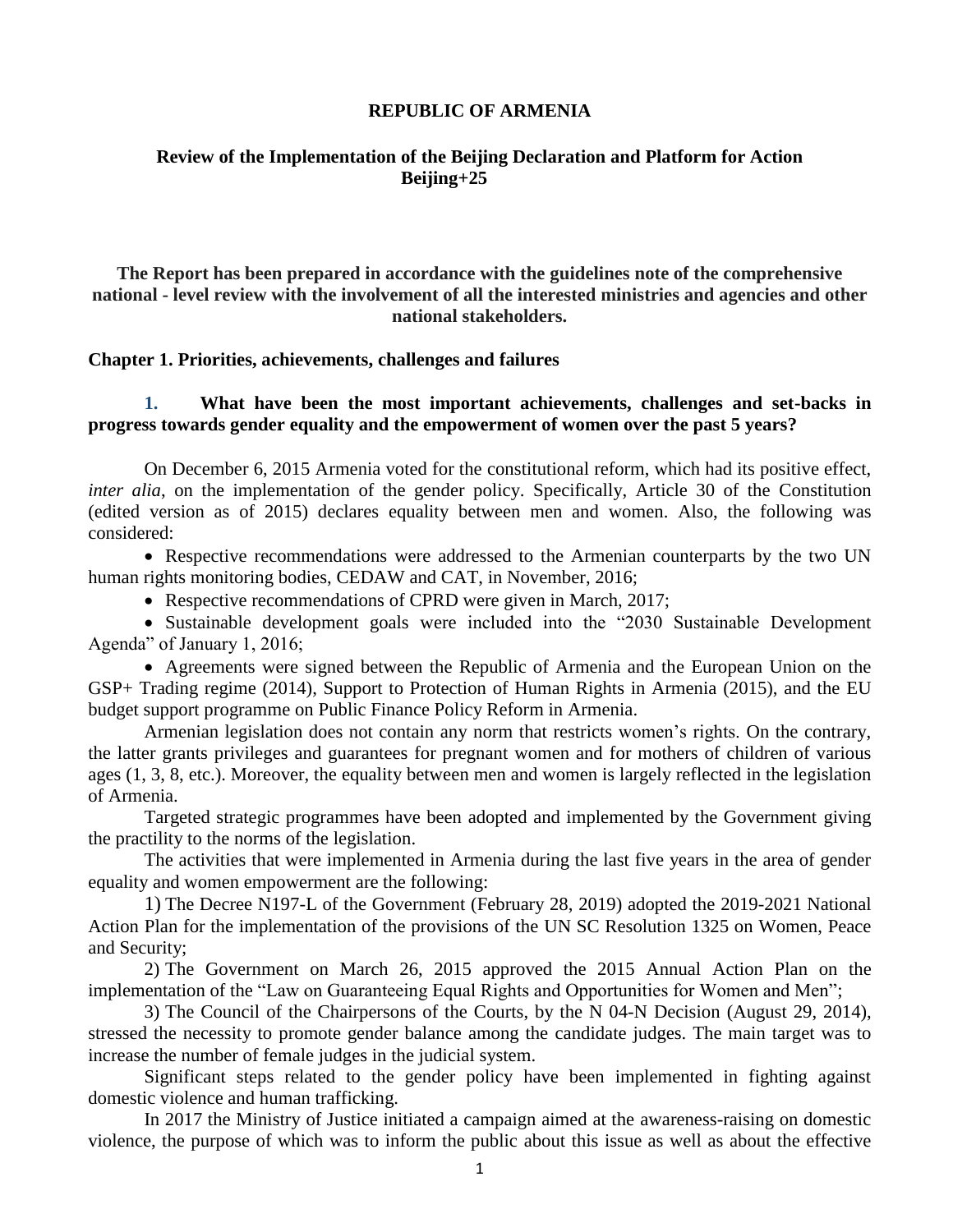methods of fighting against it. As a result, the National Assembly on December 13, 2017 adopted the "Law on prevention of violence within the family, protection of victims of violence within the family and restoration of peace in the family," which ensures preventive and protective mechanisms for the victims of domestic violence, as well as it guarantees the social assistance<sup>1</sup>. On February 27, 2018 the Government adopted the Action Plan aimed at the effective enforcement of the Law, and on June 10 the Council on Preventing and Combating Violence against Women and Domestic Violence in Armenia was established<sup>2</sup>, which is the body that coordinates the policy on the prevention of domestic violence. The first session of the Council was held in January 2019. The Government and people responsible for this sphere made respective decisions, which derived from the above-mentioned  $Law<sup>3</sup>$ .

Five national anti-trafficking programmes were implemented in the Republic of Armenia (the last one implemented during the period of 2016-2018). Recently, the 2019-2021 programme has been developed. On December 17, 2014 the National Assembly adopted the "Law on Identification and Assistance to Victims of Human Trafficking and Exploitation." Later on, the Government approved the following decrees to enforce the above-mentioned Law:

• Government N 851-N Decree (July 30, 2015) "On approving the procedure of selection of partners among the civil society organizations, procedure of engaging representatives of civil society organizations into the committee on identification of victims of human trafficking and exploitation;

• The N 835-A Decision of the Prime Minister (September 15, 2015) "On defining the composition of the committee on identification of victims of human trafficking and exploitation";

• Government N 1200-N Decree (October 15, 2015) "On defining working procedure of the Committee on Identification of Victims and Human Trafficking and Exploitation" and "On defining the reporting procedures of the Committee on Identification of Victims and Human Trafficking and Exploitation to the RACommittee on Combating Human Trafficiking and Exploitation";

• Government N 492-N Decree (May 5, 2016), "On defining the procedures and the amount of support prescribed by the Law to the potential victims, to the actual victims and to the victims of special category;

• Government N 353-N Decree (April 6, 2016) "On defining procedures for organization of safe return of victims of human trafficking and exploitation and of victims of special category";

• Government N 1356-N Decree (October 29, 2015) "On approving the procedure for the provision of protection" prescribed by the "Law on identification and assistance to the victims of human trafficking and exploitation, to the victims of special category and their legal representatives."

Parallel to the adoption of the above-mentioned legal acts, the enforcement activities have been carried out, specifically, trainings were organized for the representatives of the Police, regional administration offices, regional social centres, employment services, guardianship bodies in the respective Marzes (provinces) of the Republic of Armenia (activities are still pending).

<sup>&</sup>lt;sup>1</sup> The National Assembly adopted the "Law on Social Assistance" (December 17, 2014), which regulates the procedures of provision of social assistance to the persons subjected to domestic violence, particularly provision of shelters for them and finding solutions to their social issues.

<sup>&</sup>lt;sup>2</sup> The Board consists of 25 members, who participate at the sessions on a voluntary basis. The chairperson of the board is the deputy of the authorized body coordinating the issues of family, women and children.

<sup>3</sup> Those acts are: the Government N 364-N Decree (adopted on March 29, 2019) on "Defining the Sample Contracts for Funding Shelters for Victims of Domestic Violence", "Requirements to the Shelters and Personnel there for Victims of Violence"; the RA Government Decree on "Defining the Procedure of Centralized Registration of Domestic Violence Cases; the RA Government N 333-N Decree (March 29, 2019) on "Defining the Procedure of Disposal of Temporary Assistance Account of Victims of Domestic Violence"; the RA Government N 786-N Decree (July 10, 2018) on "Defining the Procedures of Formation and Functions of the Council on Preventing and Combating Violence against Women and Domestic Violence in Armenia"; the N 1685-A Decision of the Prime Minister (December 28, 2018) on "Approving the Composition of the Council on Preventing and Combating Violence against Women and Domestic Violence in Armenia."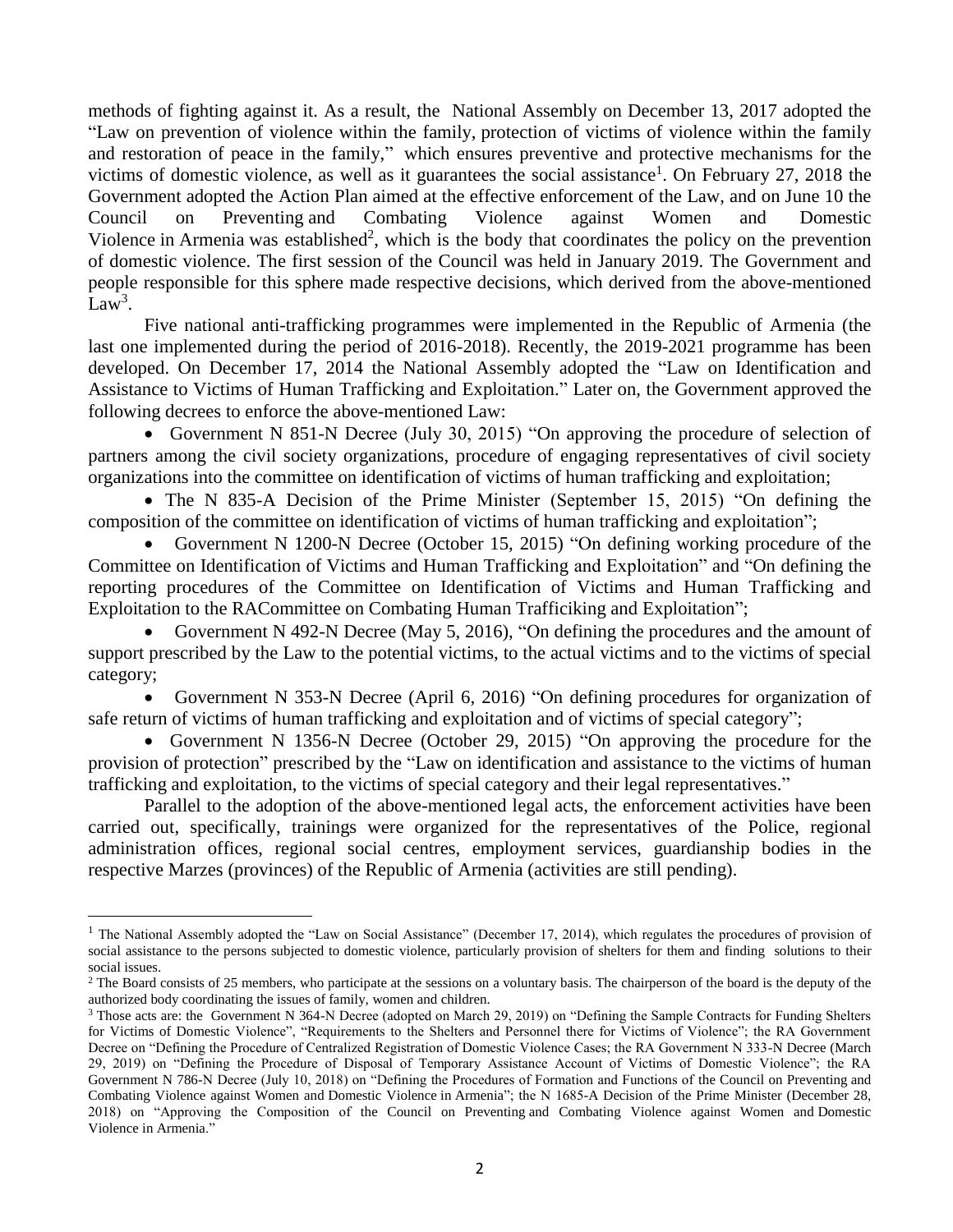In the last five years, along with the legislative reforms, programmes aimed at strengthening the gender policy were carried out. Specifically, the 2011-2015 Strategic Programme on Gender Policy and the 2011-2015 National Programme on Fighting against Gender-Based Violence were of utmost significance for the RA Government. Every year, annual action plans on gender policy and fighting against gender-based violence, aimed at achieving the objectives set by the above-mentioned programmes, were approved by the Government. Many state, non-governmental and international bodies carried out certain activities for the following purposes:

• Establishing monitoring and evaluation mechanisms for gender equality and for the development of partnership relations;

• Improving women's and men's health;

• Enhancing the economic opportunities for women for the purposes of the poverty reduction;

• Enhancing the opportunities for women's participation in projects related to the social and economic development of rural settlements and to the establishment of competitive market;

• Transfering knowledge on gender equality to the field of education and science;

• Improving the effectiveness of gender policy and conducting awareness-raising campaigns at the provincial and communal levels;

• Implementing and monitoring of the above-mentioned activities;

• Media coverage of gender issues for larger public, overcoming gender-based discriminatory behaviours and dissemination thereof through mass media;

• Improving the protection of victims of domestic violence, the provision of services and the effective organization of those services;

• Advancing the qualification of specialists of various fields and transfering of knowledge on domestic violence;

• Preventing the gender-based violence among the society, particularly, by forming the intolerant environment towards violence, eliminating gender stereotypes, conducting awareness-raising campaigns on gender-based violence and providing information and methodological support.

Since 2018-2019 the Government has commenced a reinforcement and/or establishment of a series of effective mechanisms aimed at ensuring gender equality, such as reorganization of the Council on Equal Rights and Opportunities for Women and Men with the purpose of coordination of activities related to the issues of equality of women and men and the development of a national mechanism for equal rights and opportunities for women and men, reestablishment of the Gender Thematic Group, development and enforcement of gender-sensitive budgeting tools and instruments with the support of the European Union.

Armenia documented a slight progress in the Gender Gap Index, which is defined in four major areas: economy, politics, education and healthcare. It shows the difference of opportunities for women and men in each of the mentioned areas. In 2016, according to the Gender Gap Index, Armenia ranked the  $102<sup>nd</sup>$  out of 145 countries, in 2017 it was on the 97<sup>th</sup>, in 2018 it ranked the 98<sup>th</sup>. According to the Gender Gap Indicies, in the area of economic activity (ratio between employment levels of men and women; equal pay for the same or similar work, etc.) Armenia ranked the 72<sup>nd</sup>. According to the Gender Gap Indices in the area of political activity, Armenia ranked the  $115<sup>th</sup>$ . However, there are also other issues<sup>4</sup>.

<sup>4</sup> Those issues include:

<sup>•</sup> Women's economic activity in the labour market in Armenia is 52.8%, which is significantly lower compared to the activity level of men, i.e. 70.7%. Total of 79.6% of employers and 54.4% of self-employed are men, while the women are the majority among those working with no remuneration as their engagement is twice higher than men's (Women and Men of Armenia, 2018 statistical handbook);

<sup>•</sup> 47.0% of economically not active women are housewives or 98.5% of those engaged in housekeeping are women, meanwhile 42.4% of those women have higher or vocational education (Labour Market in the Republic of Armenia, 2018 statistical handbook);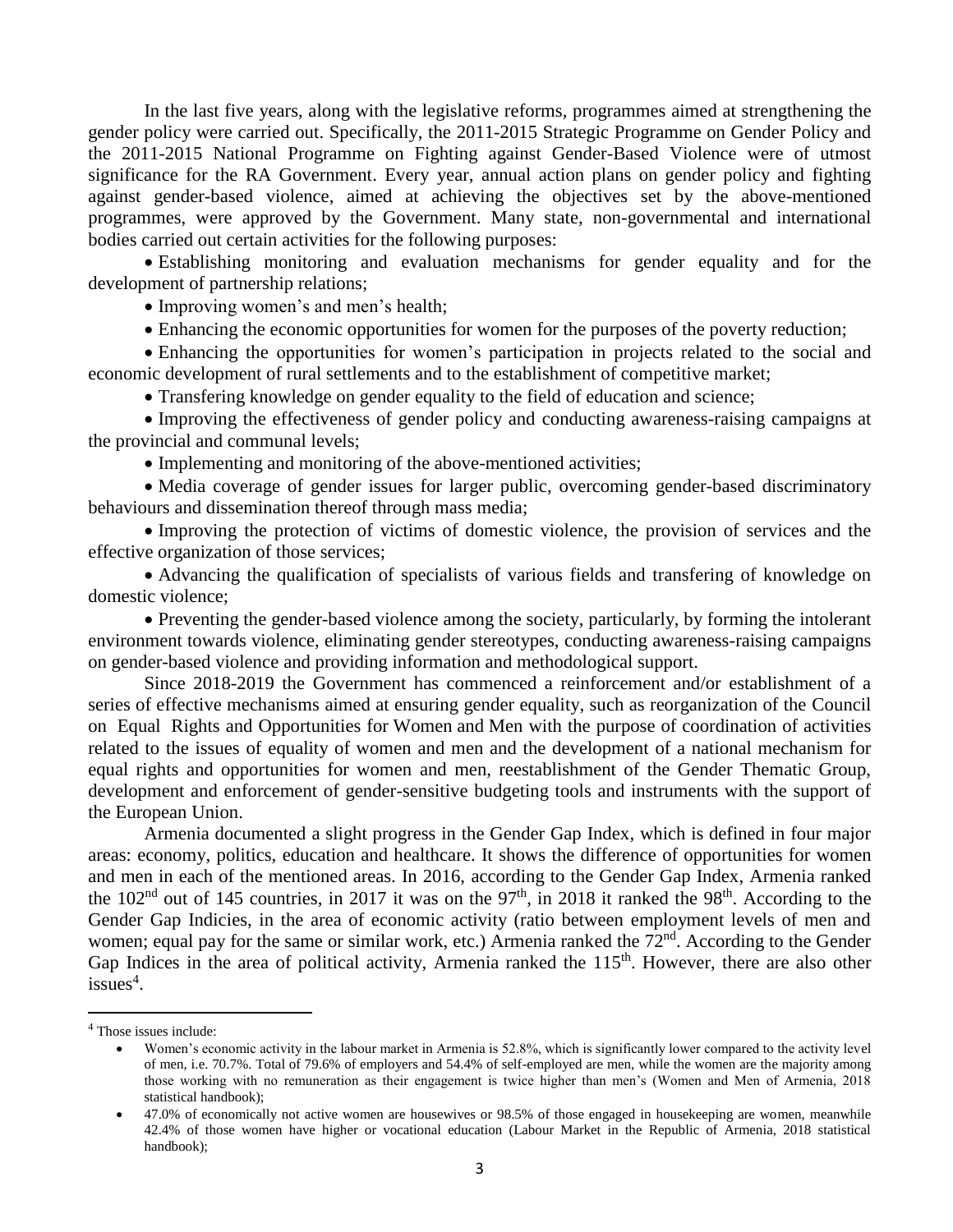Furthermore, on May 4, 2017 the Government N 483-N Decree "On approving the 2017-2019 Action Plan of the National Strategy on Human Rights Protection" was adopted, which envisaged a number of activities concerning the promotion of gender equality and the protection of women's rights.

Women's professional engagement is one of the constituting features of the ICT sector in Armenia. According to the research and data collected by the Enterprise Incubator Foundation, in 2018- 2019 the women and girl's engagement in the ICT sector constitutes 37% in the Republic of Armenia. With this indicator Armenia ranked the 4<sup>th</sup> in the world.

This indicator gradually increases due to the support of the different organizations in the sector and the conditions were created for an effective combination of career and family life, paid maternity leave, creation of mother and child care premises in the companies.

In the ICT sector high professional qualifications and skills are the priority. The number of women and girls lecturing and studying in higher education institutions in the centres of natural science and technology and scientific research is a favourable precondition and a factor for the development of professional, entrepreneurial and leadership skills.

## **2. Which of the following have been the top five priorities for accelerating progress for women and girls in your country over the past five years through laws, policies and /or programmes?**

**1.** The role of women in conflict prevention, conflict resolution, peacekeeping, peacebuilding, engagement in other humanitarian missions as well as rehabilitation activities in the post-conflict period was enhanced. Moreover, the National Action Plan was developed based on the UN SC Resolution 1325 on Women, Peace and Security.

In order to develop the National Action Plan, an interagency commission has been established by the N1014-A Decreeof the Prime Minister (September 13, 2017) which comprised of the representatives of all line ministries and agencies. The National Action Plan allows Armenia, referring to the provisions of the 1325 Resolution, to address a number of issues of special importance for the country. Those issues include: focusing on economic and social development of women residing in borderline communities; ensuring a special protection of displaced women and girls; promoting women's engagement in peacekeeping missions; protecting women's rights and increase their political participation, etc.

The structure and framework of the National Action Plan Programme are in compliance with the standards developed by international organizations.

2. Protection of pregnant women and ban on the sex-selective abortions and provision of sexual reproductive healthcare services: UNFPA published World Population/ 2017 annual report titled Worlds Apart: Reproductive Health and Rights in an Age of Inequality<sup>5</sup>. The report reflects upon the forms and

<sup>•</sup> 15.7% of the labour resource of the Republic of Armenia or 31.3% of those employed are engaged in agriculture, among which women constitute 52.9%, which makes them even more significant players in agriculture development, while in the conditions of non-formal employment they are deprived of social guarantees (Labour Market in the Republic of Armenia, 2018 statistical handbook).

<sup>•</sup> As per the results of the Research of the Quality of Life of Households conducted in 2016, 27,8% of rural households are women-headed, and per capita income in these households is almost twice as lower as in men-headed households;

<sup>•</sup> In 2017 fertility rate in the Republic of Armenia per woman constituted 1.576 compared to 1.647 in 2016, which is significantly lower than the 2.150 ratio required for natural reproduction of the population;

<sup>•</sup> Probability of being poor for households and having children is higher: in households with three or more children under 18, 44.6% of children are poor vs. 34.2% of all children, and in large families 3.8% of children are in extreme poverty vs. 2.0% of all children (Social Snapshot and Poverty in Armenia, 2017, statistical analytical report).

<sup>5</sup> "Worlds apart: Reproductive health and rights in an age of inequality," UNFPA State of World Population 2017, [http://www.unfpa.org/sites/default/files/pub-pdf/UNFPA\\_PUB\\_2017\\_EN\\_SWOP.pdf:](http://www.unfpa.org/sites/default/files/pub-pdf/UNFPA_PUB_2017_EN_SWOP.pdf)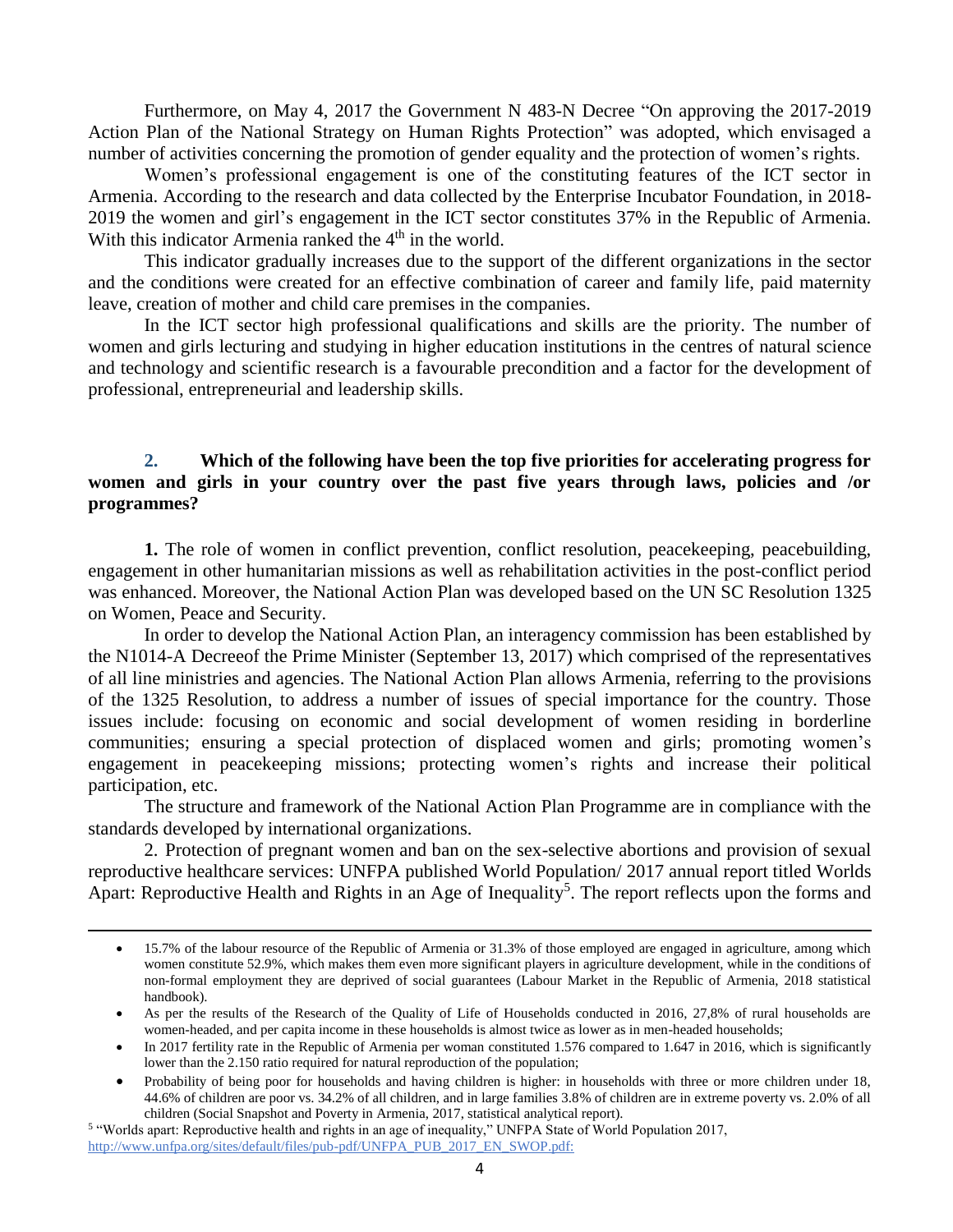consequences of enquality in the follwoing areas: maternal mortality, prenatal care, income distribution among population and genders, importance of work and education for men and women, etc. The report presents the positive experience documented in Armenia as the best example of reduction of inequalities related to accessibility of prenatal care and health services. In 2016, Armenia also received the international certificate as a Country that Eliminated Mother-to-Child HIV Transmission.

In 2016 the Law on "Reproductive Health and Rights to Reproduction" was amended, particularly the Article 10 bans sex-selective abortions, the Article 47.12 of the RA Code of Administrative Offences, in its turn, defines administrative penalty charge on doctors for failureto conduct the required measures before and after artificial termination of pregnancy. At the same time, in cooperation with non-governmental organizations, major activities were carried out to highlight the importance of girls and them being a reliable generation.

The joint Decree N1129-A of the Minister of Health (May 8, 2015) and N 75-A/1 of the Minister of Labour and Social Affaires (May 13, 2015) endorsed the 2015-2017 Programme on Prevention of Sex-Selective Abortions and the Schedule for Programme Activities, implementation of which was ensured by the Human Development International Centre NGO funded by the EU.

As a result of the 2015-2017 State programme the capacities of the marzes and urban communities of the Republic of Armenia expanded, the level of public awareness increased, and favourable environment for the policy implementation was created. Such a balanced combination of interventions and activities, selection of a wide range of instruments and the sequence of application have become the main precondition for the achievements made in the scope of the programme.

If in 2016, the sex ratio between newborn children constituted 113 boys vs. 100 girls, in 2018 the NSA documented a significant decline in the disproportion of the sex ratio: 110 boys vs. 100 girls.

3. Initial minimum services for reproductive health protection: in 2017 by the initiative of the Ministry of Health and jointly with the Disaster Risk Reduction National Platform and UNFPA training on the minimum service package for reproductive health in emergency situations was delivered to 173 firefighter-rescuers and 140 healthcare personnel in Syunik Marz, 25 firefighter-rescuers and 30 healthcare personnel in Armavir Marz, and 150 firefighters-rescuers and 119 healthcare personnel in Tavush Marz in 2018. As a result, the participants gained relevant knowledge and skills that enable them to ensure effective implementation of the minimum package of initial services for reproductive health.

The minimum package of initial services for the reproductive health protection is a series of complex priority interventions, which are undertaken in emergency situations to ensure safety of newborns, breastfeeding mothers, pregnant women and girls with the aim to decrease the level of mortality and morbidity among them.

In the scope of the 2019 interventions, it is planned to conduct similar trainings for firefightersrescuers of the Shirak Marz Rescue Department of the Ministry of Emergency Situations and for medical personnel.

4. Organization of sessions on human rights, including issues that relate to equality of men and women in secondary education: thematic units devoted to fundamental human rights, equality of men and women, elimination of violence, tolerance and civil society are included in the standard and the curriculum of Social Science subject designed for 8-12 grades of the school.

Gender thematic materials are included in elementary school as part of "Myself and the Environment" subject. The students learn about topics that relate to the equality of women and men. Apart from the above, since 2008 Tolerance Education is implemented in secondary school and respective teacher's manual is introduced for various grades. In elementary school the manual is titled "Tolerance Education", in main schools – "Diversity and Tolerance", and in high school – "Dignity and Tolerance". These manuals allow the teachers reflect upon development and expression of tolerance towards all members of the society in their educational activities. The programme teaches the students to be tolerant, collaborative, contribute to conflict resolution, etc.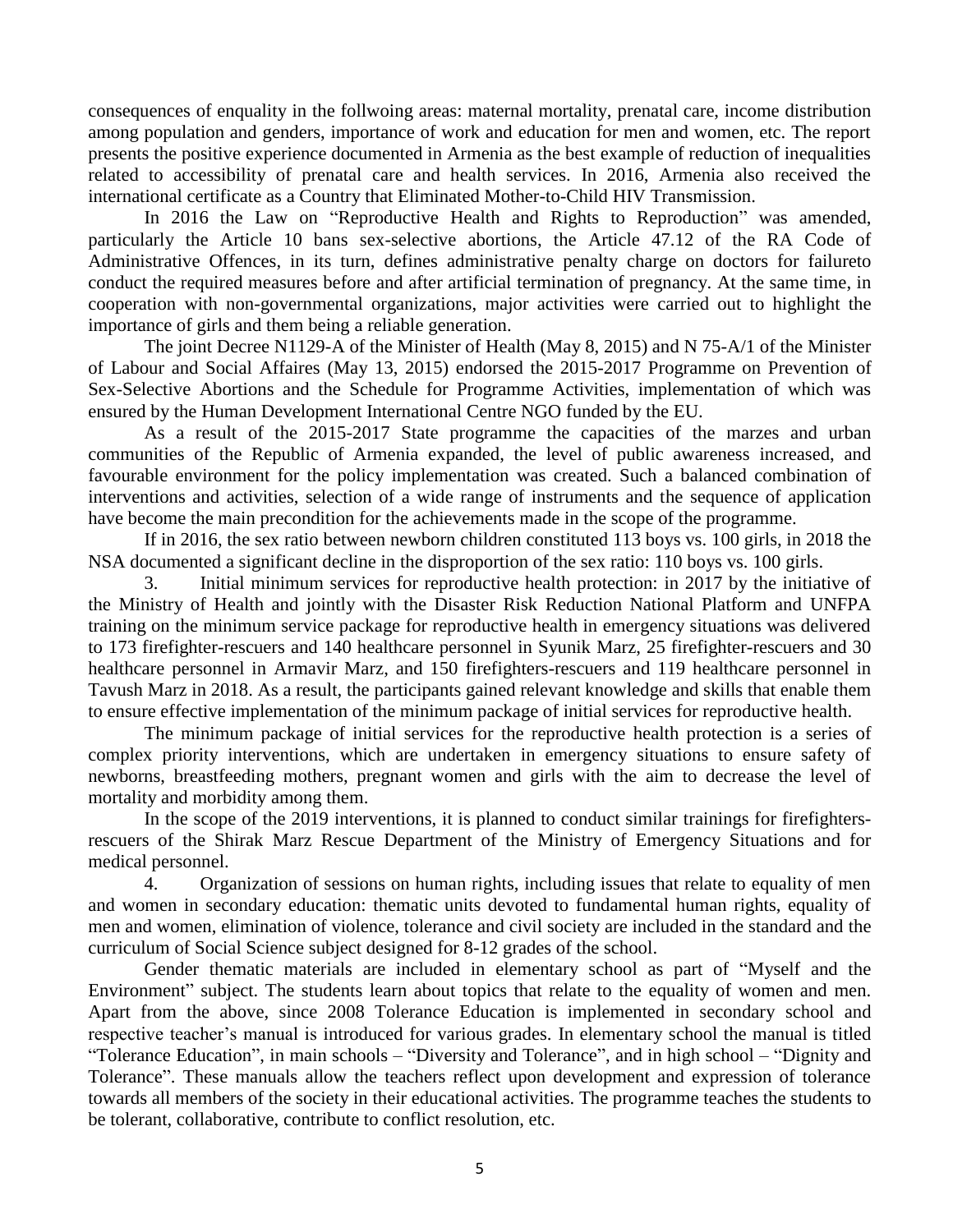5. During the drafting procedure of the Anti-Discrimination Law, the Ministry of Justice has changed it to the "Law on Ensuring Equality," which defines the notion of discrimination and the types thereof.

The goal of the draft is to ensure equal opportunities for the implementation of the rights and freedoms prescribed for each person and citizen of Armenia regardless of their sex, race, skin colour, ethnic or social origin, genetic specifics, language, religion, beliefs, political or other opinions, belonging to ethnic minority, property status, birth, disability, age or any other circumstances of personal or social nature.

This approach is a derivable of the constitutional guarantees, the latters are envisaged not only in the Article 30 of the RA Constitution, but also in the Clause 4 of the Article 86, that states that one of the main goals of the state policy is to promote the actual equality between men and women.<sup>6</sup>

6. In order to increase the role of women in law-making, the following aspects have been taken into account: The RA Electoral Code (May 25, 2016) sets gender-sensitive quotas (compared to the previous Code, the quotas have increased by 10%) aimed at increasing the women's representation in the legislative power. The last election of the National Assembly of the  $7<sup>th</sup>$ convocation took place on December 9, 2018. As a result, there are 132 elected parliament members, of which 32 or 24% are women. In comparison, during the previous convocation of the National Assembly women parliamentarians constituted 18%<sup>7</sup>.

### **3. Over the past five years, have you taken specific measures to prevent discrimination and promote the rights of women and girls who experience multiple and intersecting forms of discrimination?**

Actions aimed at the prevention of discrimination are carried out generally regardless of the fact if any discriminatory acts had been committed towards a person in the past or not. The preventive measures are both of general nature (awareness-raising, legal reforms, advocacy, etc.), as well as targeted and specific (enhanced employment opportunities for women, enhanced opportunities in education, reduction of cases of sex-selective abortions, etc.).

Preventive interventions are implemented both by the state, and non-governmental and international organizations. These kinds of responsibilities are assigned to such state agencies as the Police, courts, Penitentiary Services, Probation Services, the Ministry of Labour and Social Affairs, the Ministry of Health, etc.

Large scale interventions were implemented by the representatives of the civil society.

At the same time, it is worth mentioning that the issues of empowerment and protection of women from vulnerable groups are reflected in the Gender strategy, which is expected to be adopted by the Government in the coming months.

### **4. Has the increased number of humanitarian crises-caused by conflict, extreme weather or other events-affected the implementation of the BPfA in your country?**

<sup>&</sup>lt;sup>6</sup> The Constitutional norm on banning gender-based discriniation is regulated by the RA Law on "Ensuring Equal Rights and Equal Opportunities for Women and Men" adopted on May 20, 2013 by the National Assembly, which aims at ensuring gender equality in all aspects of public life, legal protection of women and men from gender-based discrimination, support to formation of civil society and establishment of democratic relations in the society.

<sup>&</sup>lt;sup>7</sup> If disaggregated by factions, the highest representation of women is attributed to My Step alliance, where 23 or 26% of 88 parliamentarians are women. Five or 19% of 21 parliamentarians of Prosperous Armenia are women. Four or 22.2% of 14 parliamentarians of Bright Armenia are women.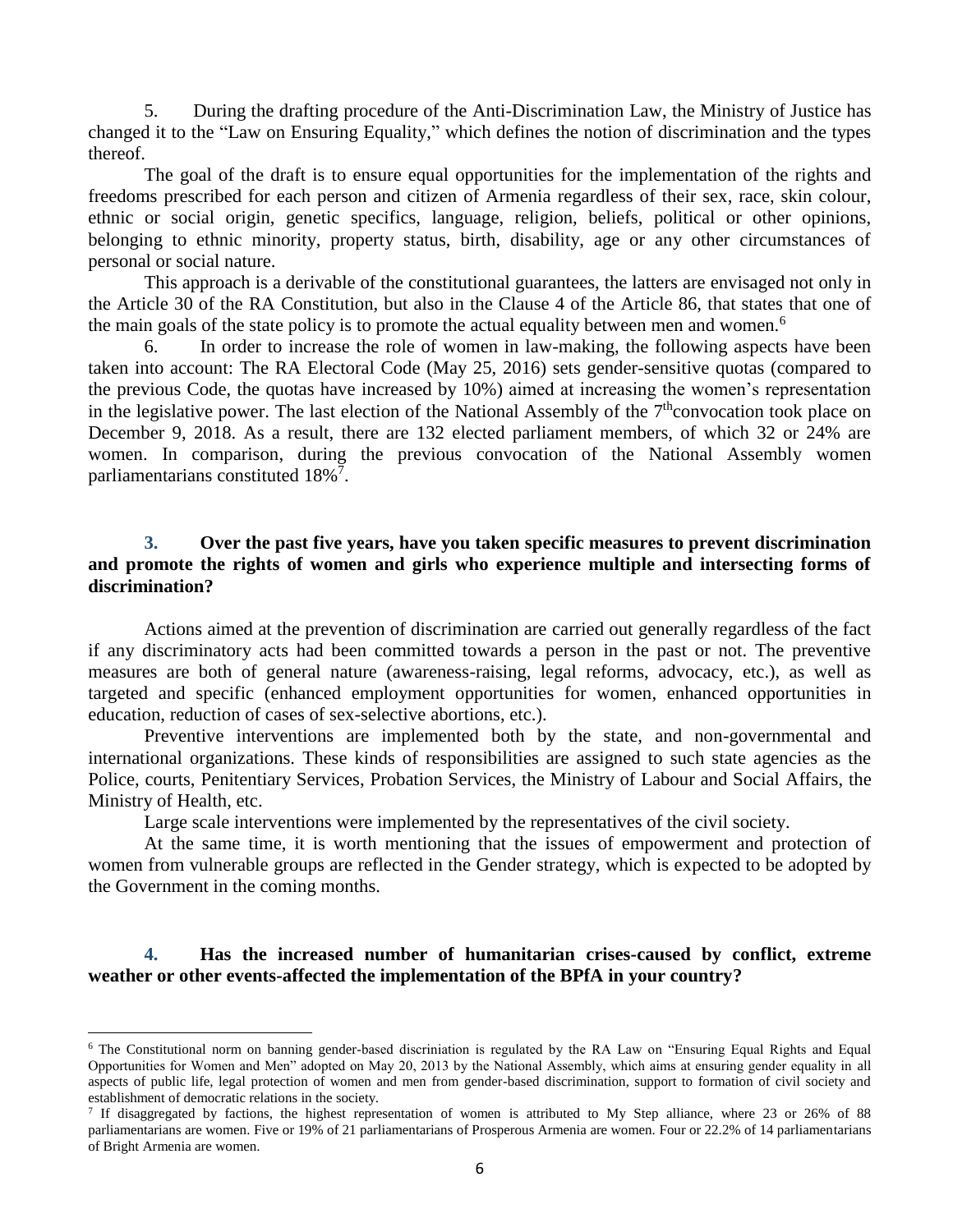No

### **5. Which of the following does your country consider to be the top five priorities for accelerating progress for women and girls in your country for the coming five years through laws, policies and programmes?**

In the Republic of Armenia, the gender equality policy implementation is ensured through the institutional structures created at the national, provincial and community levels.

By the Decision of the Prime Minister (December 29, 2000), the Council of Women was created at the Office of the Prime Minister of Armenia in order to coordinate the issues related to the equality between women and men. The Council later was reorganized into the Council Ensuring Equal Rights and Equal Opportunities for Women and Men by the N1152-A Decision of the Prime Minister (November 19, 2014). On March 9, 2015 the new composition of the Council was approved.

According to the provisions of the UN Convention on the Elimination of All Forms of Discrimination Against Women and Beijing Declaration and Platform of Action the above mentioned Council was formed to serve as a mechanism that provides assurances of equal rights and opportunities for women and men in all aspects of public life.

Institutional structures were created at **provincial and community levels** as well. In 2005, units for the Protection of Family, Women's and Child Rights were established in the regional administration bodies and Yerevan Municipality. Those, according to the sample charter, develop, implement and coordinate targeted programmes under the state gender policy in Yerevan and marzes. In 2011, in the regional administrations and Yerevan Municipality, all 12 administrative units of Yerevan City Standing Committees on Gender Issues were formed. The sample charter of these committees was approved by the joint decree of the Minister of Labour and Social Issues dated June 12, 2012 (N 51-A/1), the Minister of Territorial Administration and Deputy Prime Minister dated June 18, 2012 (N 78-A). To ensure gender equality and prevent discrimination against women at the community level, the objectives of the guardianship and trusteeship committees were amended to include a component on gender policy. These structures require a reorganization as well.

The general coordination of the implementation of the Gender Equality Policy of the Republic of Armenia is assigned to the Ministry of Labour and Social Affairs.

The Ministry of Labour and Social Affairs, as the authorized body, ensures a methodological support, regular capacity building, provides methodological, analytical and information materials to the above-mentioned bodies.

Currently, in order to achieve gender equality in the country, it is planned to commence the development of 2019-2023 Strategy for the Implementation of the Policy for Equal Rights and Equal Opportunities for Women and Men in the Republic of Armenia. To ensure the inclusiveness of the document, public hearings are initiated in Yerevan and in a number of marzes.

The Ministry of Transport, Communications and Information Technologies is currently introducing a unified road network in order to guarantee the coverage of the public transport services all over the territory of the Republic of Armenia, to increase the access to and the quality of public transport for all the classes of the population, including women, elderly and people with disabilities. It will reduce the time previously required for travel, provide with more comfortable and up-to-date vehicles for regular transports, introduce a common ticketing system and an interactive map. Eventually, the public transport has to bemore comfortable, efficient and accessible.

It is worth mentioning that since 2002 it was envisaged to ensure the fulfilment of the right of infertile women to health screening, treatment and, moreover, to the use of advanced technologies for the reproductive healthcare. These services were limited and unaffordable for various groups of the population, especially for women living beyond the poverty line. The Government Decree dated May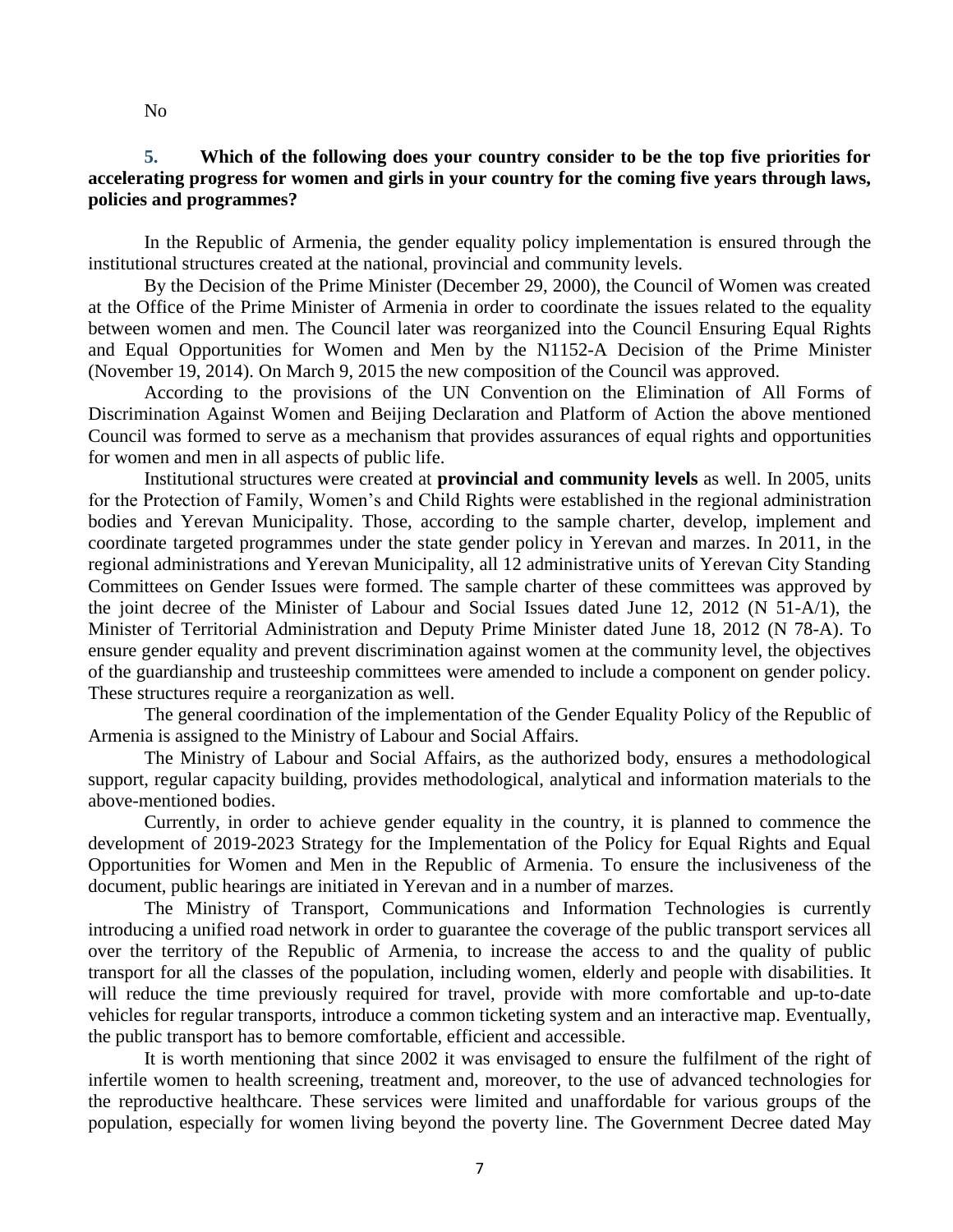27, 2015 (N568) on "Defining the Procedure of Free of Charge or Advantageous Healthcare Services with the Use of Advanced Technologies" and "Eligibility Requirements to Beneficiaries" addresses this issue by granting the opportunity to benefit from the advanced technologies of reproductive healthcare for women and their spouses.

International partners and civil society are also active in this field through implementing various programmes aimed at women empowerment at local self-government level, women leaders' empowerment from vulnerable groups, as well as promotion of young women to become leaders. Thus:

• Since 2013 the UNDP, the Ministry of Territorial Administration and Development and the Association of Women with University Education have jointly implemented "Women in Local Democratic Processes" programme, the goal of which was to promote women's participation in local elections, strengthen the capacities and knowledge of potential women leaders through a series of capacity building activities, innovative methods and tools thus reducing the gender-based challenges that women in Armenia face in social and political decision - making processes;

• Since 2015 "Agat Rights Defence Centre" for Women with Disabilities NGO initiated "Women's Institute of Leadership and Disability (WILD)" programme establishing a leadership school for women with disabilities;

• Since 2015 the OxYGen Empowering Women and Youth Foundation in cooperation with ProMedia-Gender NGO and WomenNet portal with the financial support of the Government of Sweden has been conducting the "EQUAL: Supporting Women Political Participation at the National Level" programme. The goal of the programme is to promote women representation and participation in decision-making processes in Armenia at the policy level. The programme offers capacity building opportunities for female candidates from different political parties and for elected female parliamentarians in order to encourage their effective participation in decision-making processes at the National Assembly on the political level, and public campaign is another component of the programme;

• In 2019, "Women in Politics" programme, funded by the Good Governance Fund of the United Kingdom and implemented jointly by the UNDP, the RA Ministry of Territorial Administration and Development and the OxYGen Foundation, has just commenced. Upon completion of a comprehensive study on the women's participation in political processes at the local level, the programme envisages to create a group of trainers and community mobilizers, who will be responsible for providing consultations to the educated women and youth active leaders from various sectors interested in local political processes. In the scope of the awareness-raising campaign, the programme will facilitate discussions on the women and youth participation in political developments, as well as it will engage them in a policy dialogue by developing and piloting various innovative models of civic participation;

• In 2019, Civil Society – National Assembly cooperation platform was initiated to promote equal rights and opportunities for women and men, in the scope of which several discussions have already been organized about the most urgent issues such as gender equality. The latter contributes to the formation of the political agenda.

Women empowerment is also prioritized in the Gender Strategy predicting a series of consistent interventions for the coming years.

### **Chapter 2. Progress Recorded within the 12 Sectors of Concern**

## **6. What actions has your country taken in the last five years to advance gender equality in relation to women's role in paid work and employment?**

The goal of the State Employment Policy is the creation of conditions necessary for sustainable employment, which is implemented through state-led regulation of economy and social protection of the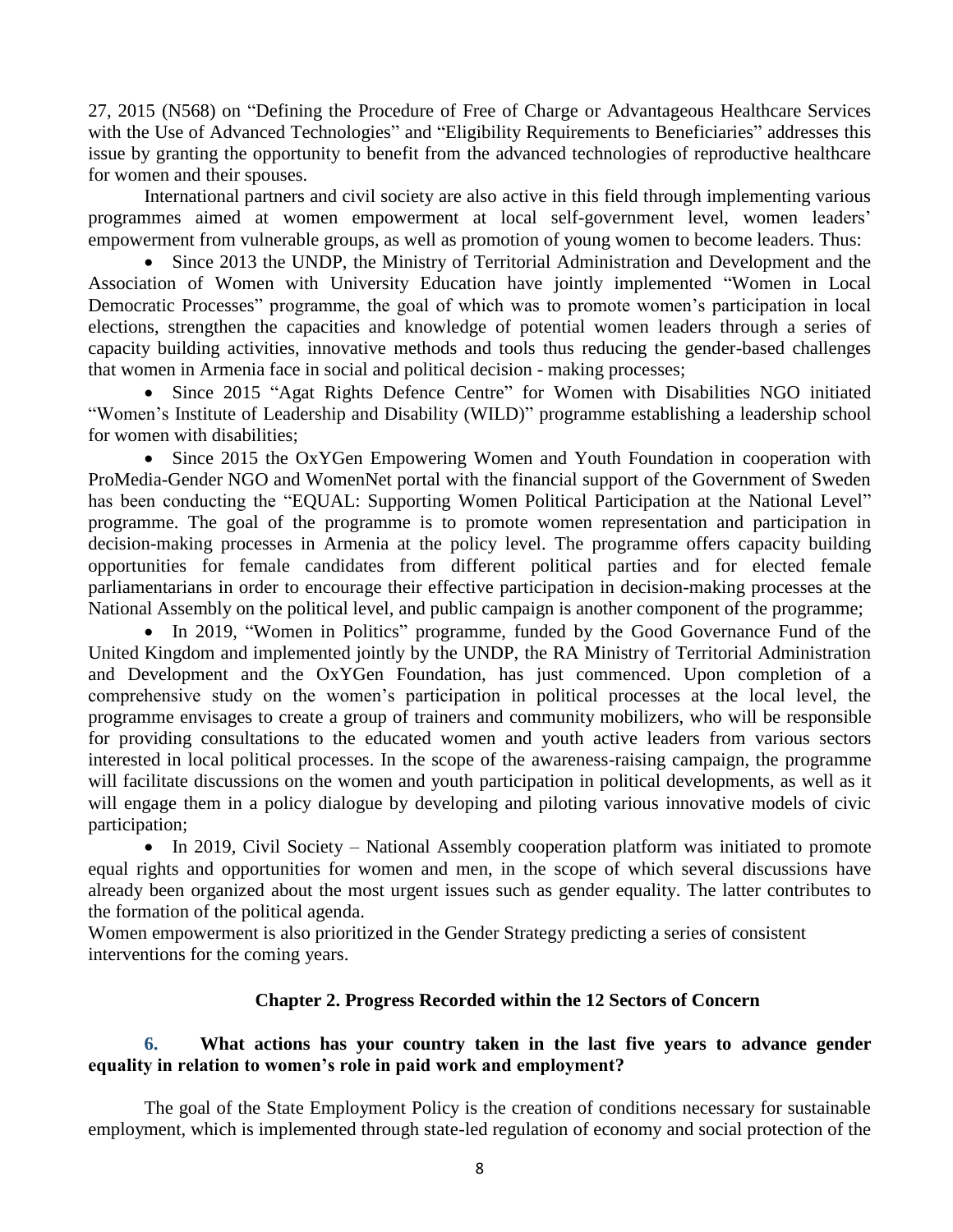population. According to the Government Decree dated April 17, 2014 (N 534-N), the Ministry of Labour and Social Affairs implements a number of programmes aimed at assisting unemployed in job seeking.

In the scope of the Annual State Programme on Employment the following programmes and projects are implemented, the majority of which target women employment and inclusion in the labour market:

| Programme/project                                                                                                                                                                                                                      | 2014                   |                      | 2015                    |                             | 2016               |                      | 2017                    |                                    | 2018               |                                    |
|----------------------------------------------------------------------------------------------------------------------------------------------------------------------------------------------------------------------------------------|------------------------|----------------------|-------------------------|-----------------------------|--------------------|----------------------|-------------------------|------------------------------------|--------------------|------------------------------------|
|                                                                                                                                                                                                                                        | Person<br>$\mathbf{s}$ | Of<br>which<br>women | Perso<br>$\mathbf{n}$ s | <b>Of</b><br>which<br>women | Perso<br><b>ns</b> | Of<br>which<br>women | Perso<br>$\mathbf{n}$ s | Of<br>which<br>wome<br>$\mathbf n$ | Perso<br><b>ns</b> | Of<br>which<br>wome<br>$\mathbf n$ |
| Professional training for the unemployed, those at<br>risk of dismissal, as well as for persons detained<br>and subject to the release in less than six months<br>period                                                               | 1585                   | 1180                 | 1003                    | 854                         | 1274               | 1046                 | 165                     | 146                                | 98                 | 94                                 |
| Lump sum reimbursement to employers instead<br>of recruitment of persons uncompetitive in the<br>labour market                                                                                                                         | 349                    | 247                  | 500                     | 365                         | 736                | 504                  | 1072                    | 761                                | 831                | 636                                |
| Assistance to the unemployed to obtain practical<br>experience in their professional field through<br>internship opportunities                                                                                                         | 346                    | 293                  | 355                     | 288                         | 482                | 391                  | 511                     | 445                                | 425                | 379                                |
| Assistance to the unemployed to find a job in<br>another location                                                                                                                                                                      | 37                     | 23                   | 48                      | 25                          | 25                 | 17                   |                         |                                    |                    |                                    |
| Partial reimbursement of the salary to employers<br>instead of recruitment of persons uncompetitive<br>in the labour market and the provision of<br>financial support to assistants accompanying<br>recruited people with disabilities | 214                    | 150                  | 522                     | 370                         | 436                | 305                  |                         |                                    | 32                 | 13                                 |
| Assistance for small entrepreneurial activity to<br>persons uncompetitive in the labour market                                                                                                                                         | 60                     | 17                   | 72                      | 34                          | 74                 | 31                   |                         |                                    | 55                 | 26                                 |
| Assistance for cattle-breeding (cow, sheep, pig,<br>chicken) activity to persons uncompetitive in the<br>labour market                                                                                                                 |                        |                      |                         |                             | 54                 | 27                   |                         |                                    |                    |                                    |
| Provision of monetary allowance to persons<br>uncompetitive in the labour market to meet<br>employers for job seeking purposes                                                                                                         | 996                    | 778                  | 1750                    | 1384                        | 2005               | 1447                 |                         |                                    | 640                | 507                                |
| Assistance to rural economy through the<br>promotion of seasonal employment                                                                                                                                                            | 3679                   | 1537                 | 6285                    | 2331                        | 7680               | 2837                 |                         |                                    |                    |                                    |
| Temporary employment of unemployed through<br>the organization of paid public works                                                                                                                                                    |                        |                      | 398                     | No<br>data                  | 287                | 31                   |                         |                                    |                    |                                    |
| Organization of professional training by<br>employers for young mothers who are<br>uncompetitive in the labour market and have no<br>professional education                                                                            |                        |                      |                         |                             |                    |                      |                         |                                    | 112                | 112                                |
| The maternity leave before the child is three<br>years old shall be granted to ensure childcare but<br>they can return to work before the child turns two<br>so as to receive assistance for childcare parallel to<br>their work.      |                        |                      |                         |                             |                    |                      |                         |                                    | 475                | 475                                |

In 2004, 11 job fairs were organized, where 341 employers and 7786 job seekers participated; in 2015 – 11 job fairs, where 402 employers and 12390 job seekers participated; in 2016 - 12 job fairs, where 364 employers and 15042 job seekers participated; in  $2017 - 12$  job fairs, where 371 employers and 11829 job seekers participated; and in  $2018 - 10$  job fairs, where 326 employers and 9029 job seekers participated.

All of the above-mentioned activities have obviously enhanced the role and inclusion of women in the labour market.

In addition, the Article 10 of the Law on "Ensuring Equality" drafted by the RA Ministry of Justice defines the legal regulations prohibiting a workplace discrimination. According to those regulations any distinction, exclusion, restriction or preference towards a person in a workplace with no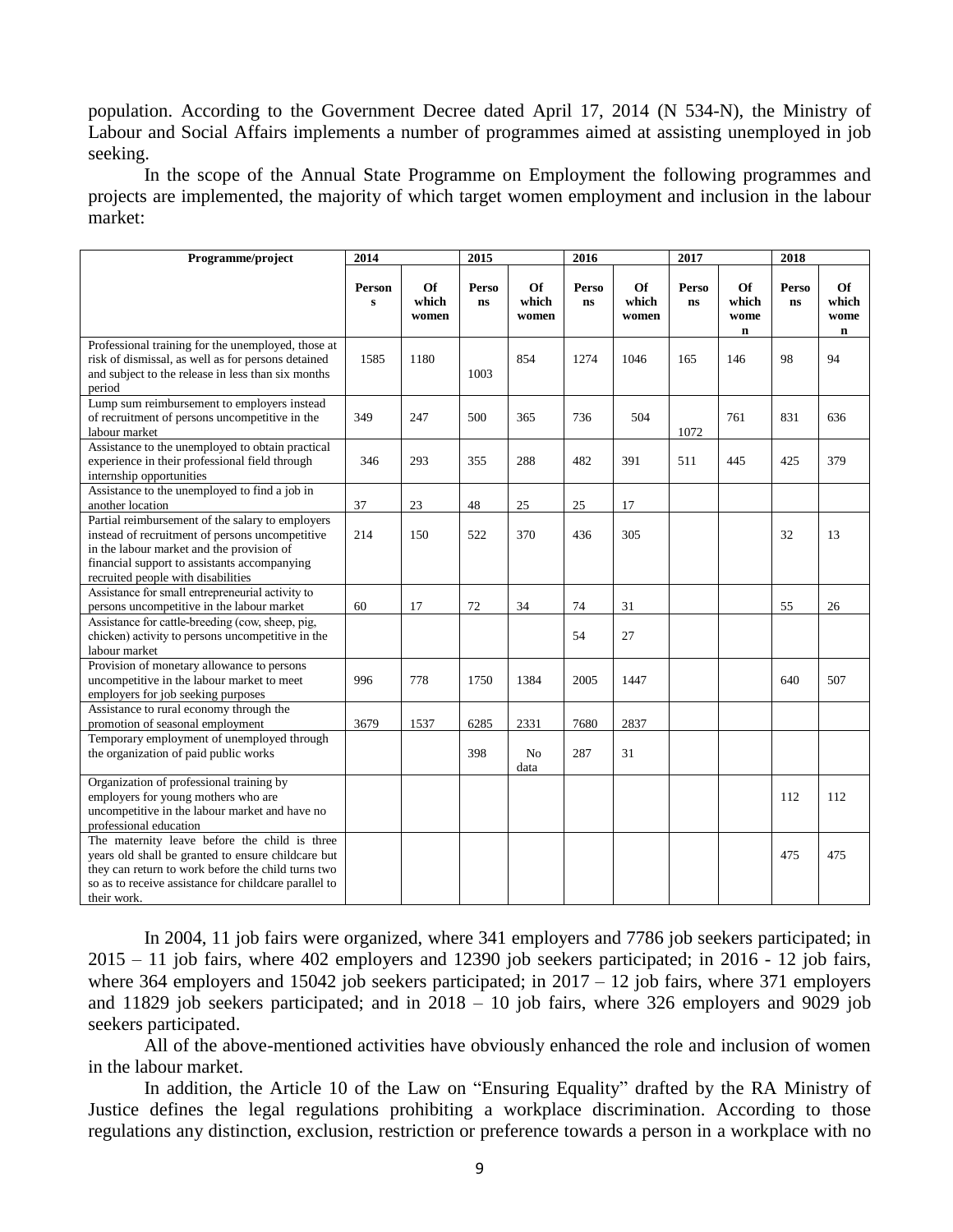objective grounds, as a result of which equality in a workplace is violated and the person is deprived of equal rights and opportunitiesis prohibited.

#### **7. What actions has your country taken in the last five years to recognize, reduce and/or redistribute unpaid care and domestic work and promote work-family conciliation?**

Interventions in this area are mostly focused on organizing the childcare and an effective combination of parents' employment.

The improvements of the Family Code (December 21, 2017) aimed at more effective protection of children's rights, clarification of adoption and foster family placement procedures, regulation of the deprivation and restriction of parental rights institutes, defining the types of foster care, provision of control mechanisms, etc.

In 2018 and 2019, many obstacles impeding these processes have been solved in practice, as the RA Government, according to the Decision dated January 10, 2019 (N 7-N) and the Decision dated July 19, 2018 (N 811-N) approved the order "On informing an adopted person who has turned 18 about the fact of his/her adoption", birthplace and date, as well as passport details of his/her biological parents as well as it approved the list of those chronical psychiatric diseases, in case of which the parents or one of them can be deprived of parental rights or adoption of a child can be cancelled. As a result of the reorganization of non-commercial state organizations providing childcare services and the framework of available resources, it is envisaged to ensure larger scope of quality services to children in difficult life circumstances, including children with disabilities and their families through the service provision to non-governmental organizations.

With due consideration of the importance of development and enhancement of alternative services in the country, the following interventions are included in the 2019 State Budget Programme on Support to Families, Women and Children:

a) "Child Development Centre of Spitak Town" is responsible for providing multidisciplinary services to children in difficult life circumstances and children with disabilities (around 100 children will eventually benefit);

b) "Social protection services for children in difficult life circumstances and children with disabilities" in Kotayk and Gegharkunik marzes (around 170 children will eventually benefit);

c) "Community-based services for children with disabilities" (around 150 children will eventually benefit).

With the purpose to transfer the right to intervene to those organizations specialized in issues of children in difficult life circumstances, a grant competition was announced on [www.azdarar.am](http://www.azdarar.am/) webpage. The competition is closed and the results are announced on the official webpage of the RA Ministry of Labour and Social Affairs [\(www.mlsa.am\)](http://www.mlsa.am/).

The Law adopted by the National Assembly on December 6, 2017 on amending the Law on Employment defines the right of young mothers who are in maternity leave for care of children under three, but return to work before the child turns two, to receive assistance for ensuring child care parallel to working. Thus, in 2018 the programme of assistance to mothers in maternity leave for care of children under three was implemented, according to which the state provides assistance to mothers to return to work before the child turns two for organization of the child care. In other words, there is a state approach to the institute of babysitters, and those specialists, whose jobs were not registered legally, are brought to the legal field. This was a pilot programme, from which 300 women benefited in 2018. The number of beneficiaries for this current year is 500.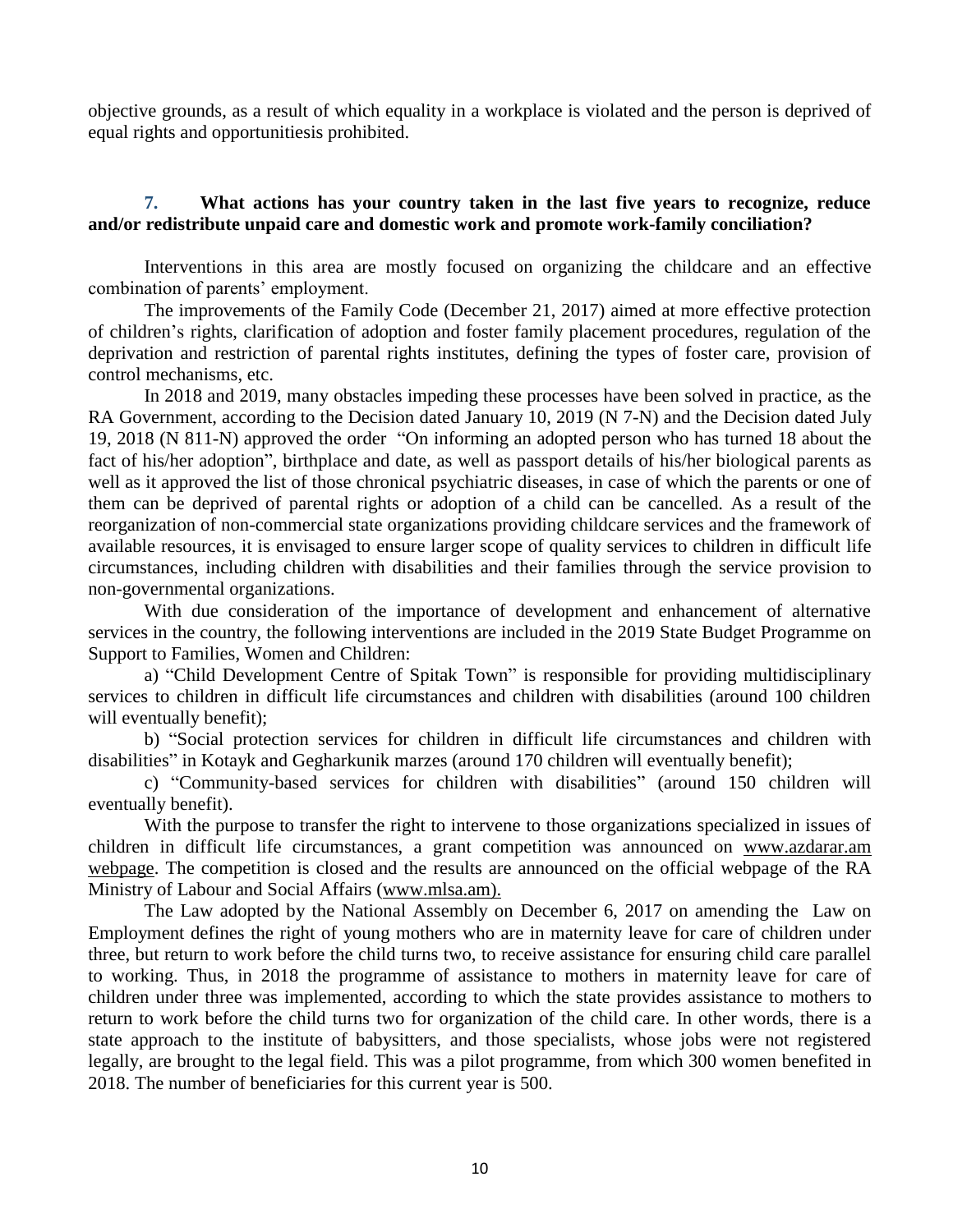Assistance is also provided to foster families. Specifically, foster parents receive not only remuneration for the services provided, but also relevant support. The paid amounts vary depending on the type of foster care.

The Ministry of Labour and Social Affairs expanded also the "Support to Young Mothers Uncompetitive in Labour Market" programme. In 2019, 107 women can benefit from the programme. In the scope of the programme, mothers under 30, who did not receive professional education after graduating the school and are uncompetitive in the labour market, will have an opportunity to undergo 6-months professional training provided directly by the employer. During that period beneficiary women receive stipend, not higher than the minimum monthly salary, i.e. 55000 AMD per month. Hence, for a period of 6 months' women who are uncompetitive in the labour market receive both 55000 AMD, and obtain professional skills with the employer. In 2018 the programme was planned for 100 beneficiaries, but received more than 100 applications. Through certain reallocations, the Ministry could engage 112 beneficiaries.

Expanded coverage of preschool educational institutions is among the priorities of the Government, which will allow to enhance significantly the women's employment and opportunities for the combination of employment and child care. Parents of children with disabilities are also included in these programmes as beneficiaries. Particularly, around 100 pre-school education institutions in marzes and Yerevan are established in the scope of the "Education Improvement" project implemented with the support of the World Bank, which serves for around 2500 children. These institutions comply with the requirements ensuring inclusiveness.

In March 2019 the Government of Bulgaria and UNICEF signed an agreement, based on which the former allocated around 125000 USD to the latter for the provision of rehabilitation services for children with disabilities or with development delays in the consolidated community of Amasia, Shirak marz. The expected number of beneficiaries is around 500. Expansion of these services will also contribute to the inclusion of women from vulnerable groups into the labour market.

Taking into consideration the unpaid care and housekeeping, the current regulation of the state policy is as follows:

• To increase the level of social protection for those families who are planning to have the second child (the amount of lump sum allowance for the second child is 150000 AMD in comparison with previous 50000 AMD);

• To increase the level of social protection for families with three and more children (regardless whether the child is one-year-old or not, the person who is authorized for disposal of the household income is also allowed to dispose the household monthly income which is 50000 AMD in comparison with previous 25000 AMD, which is available only after the child turns one-year-old);

• According to the Clause 2 of the Article 29 of the RA Law on "State Pensions", where the individual has earned the length of service as specified in the Article 9, Clause 2 of this Article necessary for granting a pension and in case of granting of disability pension, in case of availability of the length of service as specified in Article 12 of this Law, the following shall also be treated as part of his or her service: 1) the period of receiving an unemployment benefit; 2) the period during which any of the parents (adopters, guardians) has taken care of his or her disabled child until such a child reaches the age of 18, or the period during which an individual recognized as a guardian has taken care of a person with a first degree working incapacity where such a period shall not exceed ten years; 3) the period during which any of the parents (adopters) has taken care of each of his or her child until such a child reaches the age of two, provided the above period shall not exceed six years.

• Since January 1, 2016 mothers who are not employed or are self-employed also receive maternity benefit. The Decision on "Approval of the Order of Allocation and Payment of Maternity Benefit to Unemployed Persons" was adopted by the Government on October 8. Maternity benefit to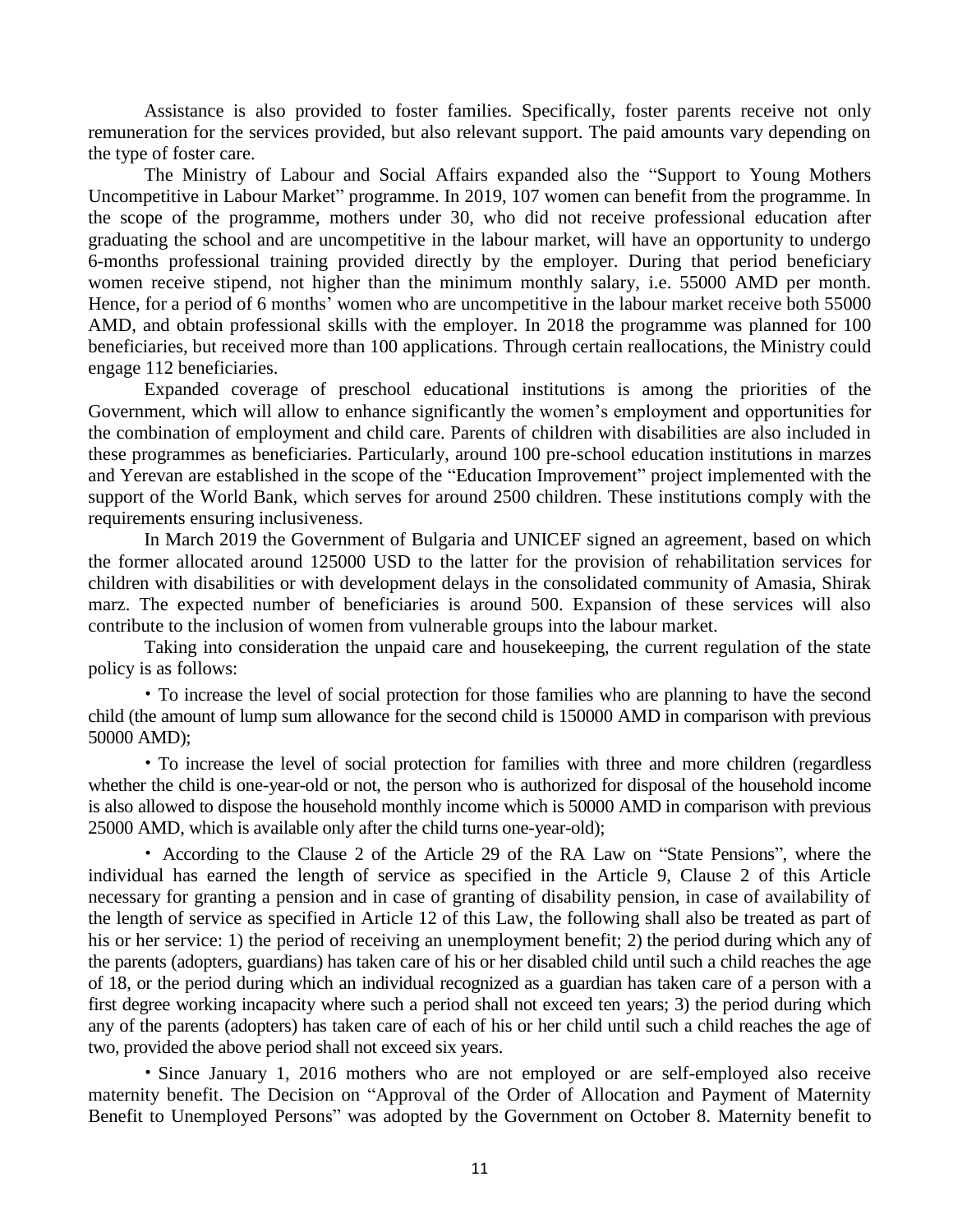mothers who are not employed or are self-employed is provided for 140 days defined by the Labour Code for maternity leave.

Currently, the Labour Code is undergoing certain amendments, which envisages to enhance opportunities that would allow better combination of career and family life, as well as diversify the state policy instruments for taking into account the unpaid care and housekeeping. Public hearings on the amendments of the Labour Code will be organized sooner. Besides, in cooperation with a number of non-governmental and international organizations, such as the UN, Bari Mama NGO, etc., several programmes are being conducted aimed at providing opportunities to obtain professional qualifications and at providing employment services to parents of children with disabilities. These programmes involve women from Yerevan and marzes.

# **8. Has your country introduced austerity/fiscal consolidation measures, such as cuts in public expenditure or public sector downsizing, over the past five years?**

No

# **9. What actions has your country taken in the last five years to reduce/eradicate poverty among women and girls?**

1. Foremost, legal acts regulating the area of social protection do not define any kind of gender discrimination. Specifically, according to the Law on "Social Protection", any person residing in the Republic of Armenia, including citizens, foreign citizens with residential status, persons with no citizenship, as well as persons with refugee status, is entitled to the social protection.

According to the results of the Household Survey conducted by the RA National Statistical Committee, the gender disaggregated poverty indicators for 2014-2017 are as follows:

|        |           |      |           |      |           |      |                      | (%%  |
|--------|-----------|------|-----------|------|-----------|------|----------------------|------|
|        |           | 2014 |           | 2015 |           | 2016 |                      | 2017 |
| Sex    | Extremely | Poor | Extremely | Poor | Extremely | Poor | Extremely            | Poor |
|        | poor      |      | poor      |      | poor      |      | poor                 |      |
| Female | 2.3       | 30.0 | 2.2       | 29.5 | 2.0       | 30.2 | 1.5                  | 26.3 |
| Male   | 2.2       | 29.9 | 1.9       | 30.1 | 1.0       | 28.5 | $\mathbf{c}$<br>ر. 1 | 25.0 |

As can be seen from the table, the poverty indicator does not vary much per sex disaggregation. One of the programmes in social protection area is the benefit programme for improved quality of life of families, under which families receive family benefits, social benefits, and emergency assistance. Inclusion of women in the families involved in this programme is as follows:

 $(9/0)$ 

|     | Proportion of female beneficiaries included in the family and social benefit programme out of all |
|-----|---------------------------------------------------------------------------------------------------|
|     | persons included in the family vulnerability scoring system                                       |
| ↑   | 48.2                                                                                              |
| 014 |                                                                                                   |
| ↑   | 48.1                                                                                              |
| 015 |                                                                                                   |
| 2   | 49.6                                                                                              |
| 016 |                                                                                                   |
| ↑   | 48.6                                                                                              |
| 017 |                                                                                                   |
| ↑   | 49.4                                                                                              |
| 018 |                                                                                                   |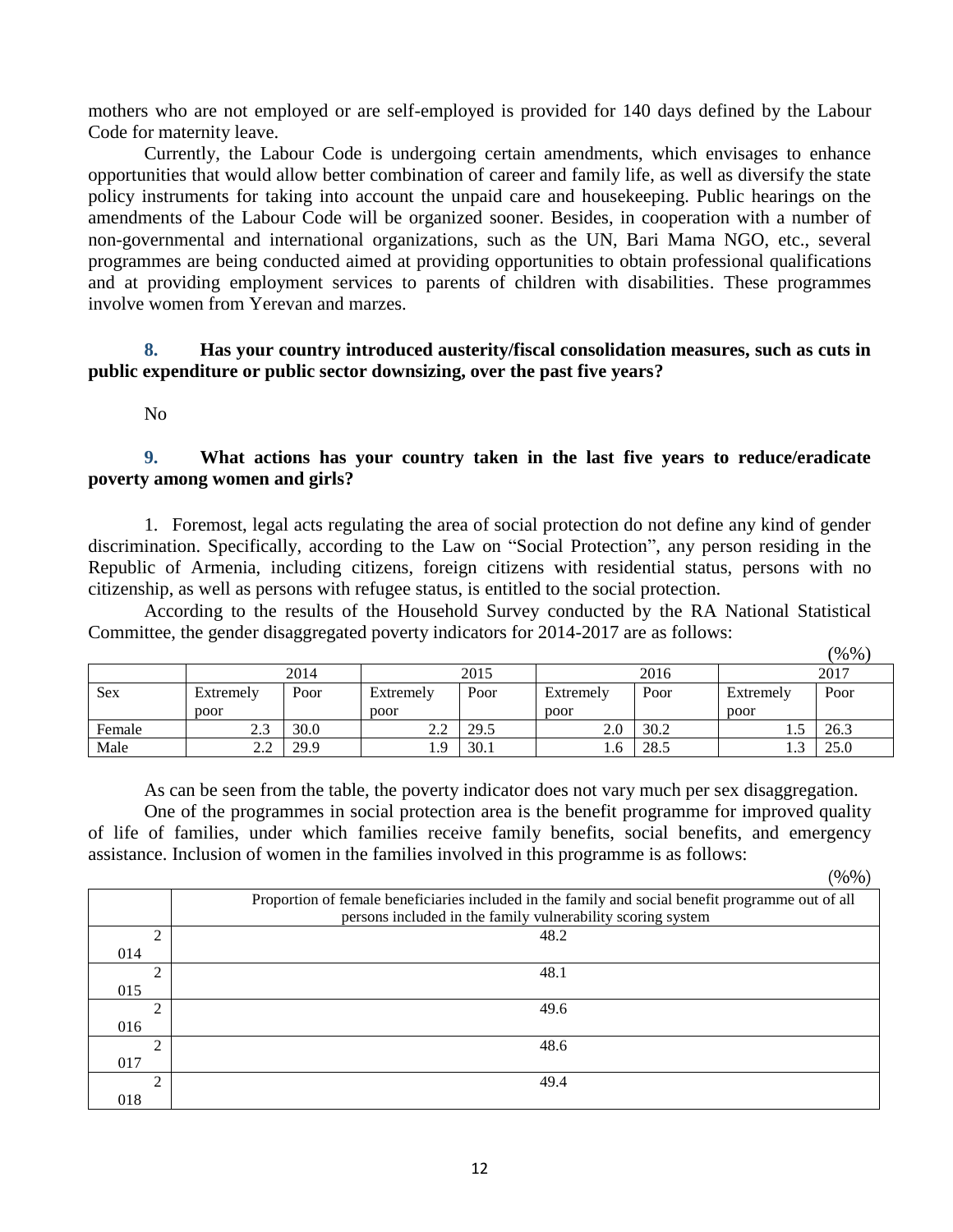During the 2017-2018 the activities were aimed at enhancing an online services with the purpose of reducing the potential risks of allocation and payment of pensions and benefits, expanded access to the services and regulation of the allocation administration. Legal amendments and improvements of Electronic Pension information system with the aim to serve the mentioned purpose, resulted in the following:

• Online application for the lump sum allowance for the third or more children, for care allowance and funeral allowance has been introduced;

• The information system that allows to exchange information with Civil Acts Registration Departments on the birth registration and deprivation of parental rights through online inquiry to CARD, receipt of the required data, entry of those data into the Electronic Pension information system and decision making based on such data (lump sum allowance for child birth, allowance for child care under 2, as well as allocation and rejection of allowance for funeral) has been introduced;

• Allocation (recalculation) and payment of pensions and benefits to military servants and their families through Electronic Pension information system has been conducted.

2. Since January 1, 2019 the amount of allowances for elderly, disability, loss of breadwinner has been 25500 AMD.

According to the policy adopted by the Government (January 01, 2019), the amount of the state benefits for elderly, people with disabilities and for the families with no breadwinner have been increased to 25500 AMD, (taking into account that the RA Government sets the benefit amounts prescribed by the law). These amounts are defined by the Government Decree դատեդ November 29, 2018 (N 1408 –N). As a result, around 63000 beneficiaries have been receiving 25500 AMD benefit since January 1, 2019.

3. The complex programme on "Social inclusion of people with disabilities 2017-2021" was approved by the protocol decision of the RA Government dated January 12, 2017. The programme is the main guideline for the social inclusion policy for five years, which was developed based on the main principles of the UN Convention on the Rights of Persons with Disabilities. Most of those programmes were implemented through or in cooperation with non-governmental organizations.

4. Actions aimed at ensuring active and healthy aging are also in the focus of the state. In this context various social services are provided by state and non-state organizations to elderly and other social groups in difficult life circumstances, specifically:

1) Over-night care services provided by social protection institutions (residential) of general and special (specialized) types;

2) Day-care services, provided by social day-care centres;

3) Home care services, provided by the organizations delivering social services and home based primary care.

Currently care services provided by state and non-state organizations are the following:

• Overnight care services – overall 1380 persons, of which 1210 receive care from state and 170 from non-state organizations;

• Home care services – overall 3950 persons, of which 1350 receive care from state and 2600 from non-state organizations;

• Day-care in centres – overall 1920 persons, of which 20 receive care from state and 1900 from non-state organizations.

The number of people receiving care services has increased by 1000 during the last 5 years.

It is worth mentioning that these services are provided without any gender-based discrimination. The services are provided regardless of sex and based only on the social need which is assessed individually.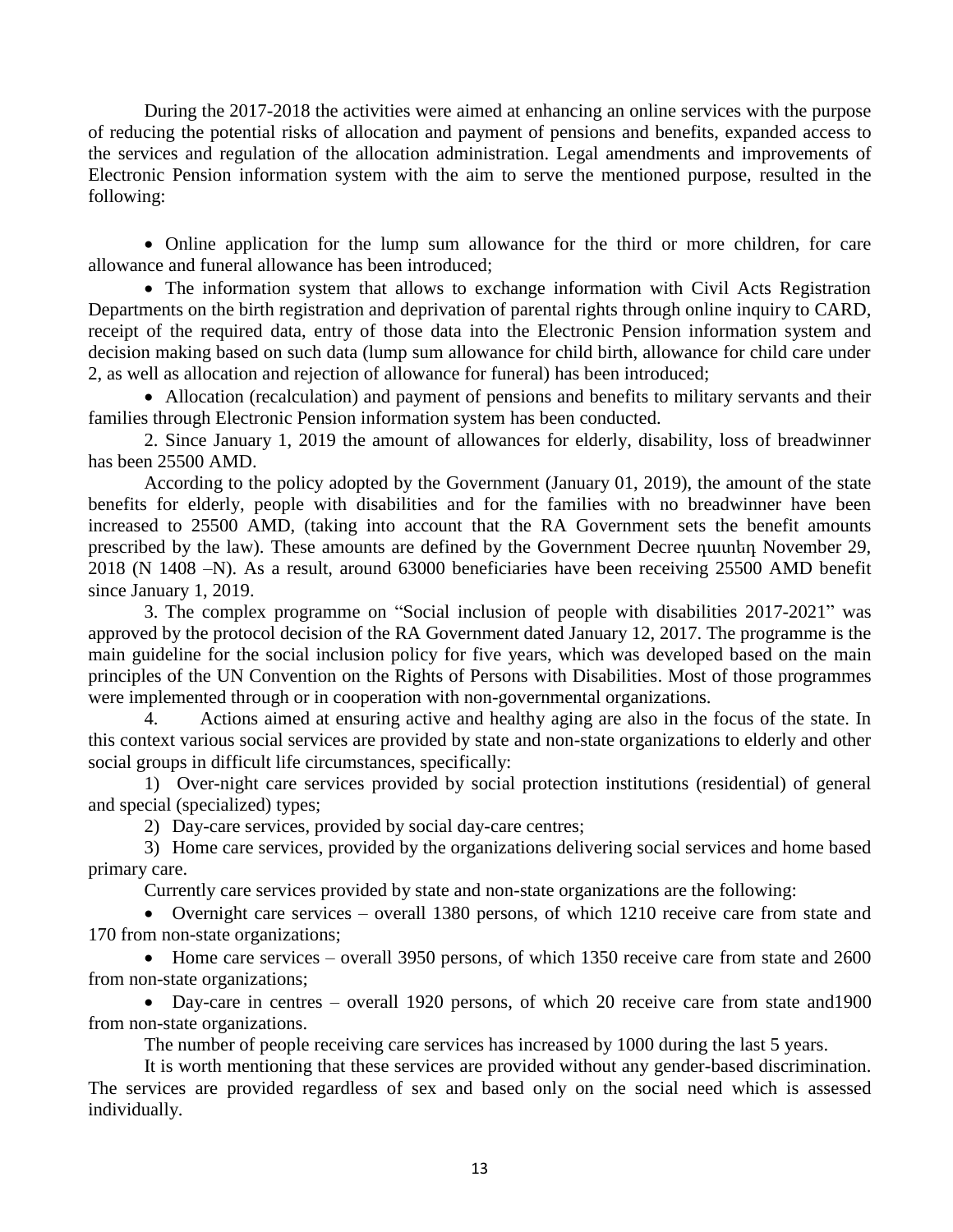### **10. What actions has your country taken in the last five years to improve access to social protection for women and girls?**

See also the responses to the questions N 1, 2, 6, 7 and 9.

The actions aimed at increasing access to the social protection for women and girls can be divided into two groups: general state policy and initiatives implemented by various partners. The former comprises the following policies:

• So called "babysitters' programme", which enhanced the level of social protection for women who take care of their children. See the reponse to the question N7, the programme is described more thoroughly;

• Maternity benefits to the unemployed and self-employed women were enhanced, so as to grant social guarantees in case of a child birth. See the reponse to the question N7, the programme is described more thoroughly;

• Family vulnerability scoring system, based on which family and social allowances are allocated. One of the most important components of evaluating insecurity is the assessment of the social group to which the family members belong to. From the social group perspective single mothers have a high probability to be included in the system by receiving a high score of insecurity.

The programmes implemented with the support of various partners include:

• Improvement of social conditions of single mothers in Gyumri, Gavar, Vanadzor and Artashat cities, implemented by the Caritas organization;

• In 2013-2016 the project on "Promotion of women's economic independence in Lori marz", with the support of the European Union;

• In the framework of the project on the "Promotion of self-employment among households" 42 young women and girls form Lori marz received the necessary knowledge and skills for berry processing, reprocessing and utilization, and set up planters of high-value crops. The given project was funded and implemented by the WCC Armenia Round Table Foundation. Those planters yield in 1 or 2 years, after which they will produce the volume necessary for the utilization of a natural and processed product. A Centre for Utilization of Agricultural Produce was established in Berd village in Lori marz to promote the utilization of a natural and processed agricultural product produced by the programme beneficiaries, which will be compliant to the requirements of tourists. The Centre serves as a specialized area which offers the local agricultural product to the potential buyers.

#### **11. What actions has your country taken in the last five years to improve health outcomes for women and girls in your country?**

There is a wide network of healthcare organizations in Armenia. Armenia is one of the few countries, which has healthcare facilities even in the smallest rural settlements. There are 614 obstetrician-maternity posts, 255 ambulatory policlinic medical organizations, 80 policlinics, 101 women consultations and cabinets, 52 medical centres in Armenia, which include also obstetriciangynaecological clinics, 11 maternity hospitals – 4 in Yerevan and 7 in Marzes.

The programme of proportional development of marzes was enhanced to reduce the difference in quality and access to the healthcare services between urban and rural settlements, as a result 15 large medical centres were opened in the past years – in Hrazdan, Ijevan, Armavir, Gyumri, Ararat, Goris, Aparan, Gavar, Alaverdi, Qajaran, Noyemberyan, Chambarak, Meghri, Artashat, Vanadzor. Around 30 healthcare centres and medical posts were renovated. In upgraded medical institutions not only the renovation of the buildings was carried out, but they also were equipped with the up-to-date medical equipments, supplies and furniture. The medical personnel were trained as well.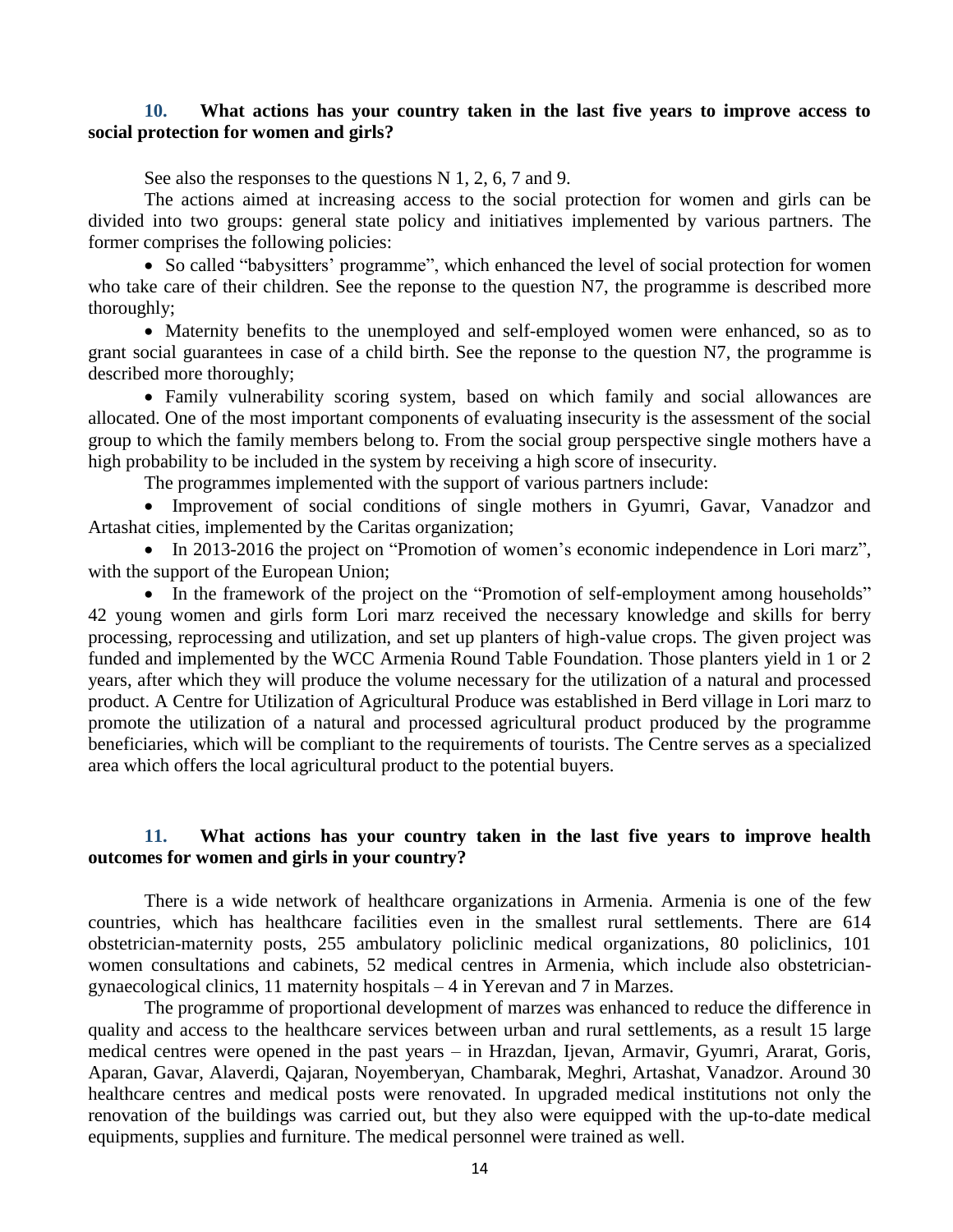Women's health, including maternal healthcare was and remains until now the state priority at the national level. Two decisions were approved by the Government in 2014-2019 aimed at the improvement of women's healthcare and ensuring equal rights in healthcare sector: Decisions on "Approving 2016-2020 National Programme, Strategy and Action Plan for Improvement of Reproductive Healthcare" and on "Approving 2016-2020 National Strategy and Action Plan for Healthcare and Development of Children and Adolescents". In addition, the draft Government Decree on "Approving the Order of Healthcare and Service with the Use of Advanced Technologies of Reproductive Healthcare and Requirements to Beneficiaries" was developed and circulated.

For an effective regulation of the reproductive health and reproductive rights, a number of amendments to the Law on "Reproductive Health and Reproductive Rights" were adopted by the National Assembly in 2013 – 2016.

In the last five years the Minister of Health approved a number of procedures, strategies, programmes, decrees aimed at improving reproductive health, especially the use of advanced technologies of reproductive healthcare, types of methods and medical ethics, which allow women to overcome infertility problems and enjoy one of the fundamental human rights, i.e. benefit from the results of progress.

The next result is the fulfilment of the right to medicinal abortion, which is included in the clinical guidelines of the N 975-A Decree on "The organization and provision of medical care in cases of abortion" approved by the RA Minister of Health in 2010 and which is now successfully applied by all the healthcare institutions.

These reforms are aimed at supporting the most vulnerable groups, improving the quality and accessibility of women's healthcare, especially in rural areas (so as to reduce the inequality between the rural and urban areas), depending on the level of material security of the family, education level, etc.

While the legislation is quite favorable in this area, the situation analysis reveals some restrictions on reproductive health care issues, particularly in terms of the availability of more effective contraceptives and medication (necessary for medicinal abortions) and in terms of the limited access to reproductive auxiliary technologies, both for women and men.

The progress in the quality of the emergency medical aid (1-03 ambulance service) is obvious in terms of purchasing new vehicles, upgrading services, equipping with new instruments and with high quality personnel.

Since 2008, a free birth certificate system has been introduced and continues up until now to support women's access to the reproductive healthcare services, including the ones living in rural and remote areas.The system contributes to the real accessibility of free birth care for women of all social backgrounds<sup>8</sup>.

<sup>8</sup> Introduction of child birth health certificate system contributed to the improvement of obstetrical indicators, specifically:

 $\checkmark$  Increase of the early registration of pregnant women by 35%. Improvement of screenings of pregnant women, increase of HIV testing up to 90% and higher;

<sup>✓</sup> Increased coverage of screening for the incidence of pregnancy syphilis, gonorrhea, trichomoniasis, which in recent years constituted around 95%;

Reduction of early infant mortality by 10% in the structure of infant mortality According to Demographic and Health Survey Results of 2015:

<sup>✓</sup> Index of at least one prenatal visit reached 99%, while the index of child deliveries in hospitals reached 99.4%;

 $\checkmark$  100% of child deliveries were attended by qualified medical personnel;

 $\checkmark$  92% of women received antenatal assistance within 2 days after delivery;

<sup>✓</sup> Under the State Order for Maternity Care, a ultrasound study of a widespread exacerbation during pregnancy for early diagnosis of congenital malformations has continued regardless of the place of residence, which allowed 7% increase in intrauterine detection of born defects as compared to previous years;

<sup>✓</sup> Medical organizations for the treatment of infertility with reproductive auxiliary technologies have been created, there are currently 6 of them. Approximately 1000 fertile married couples annually benefit from the use of these auxiliary technologies to overcome infertility and record pregnancy facts.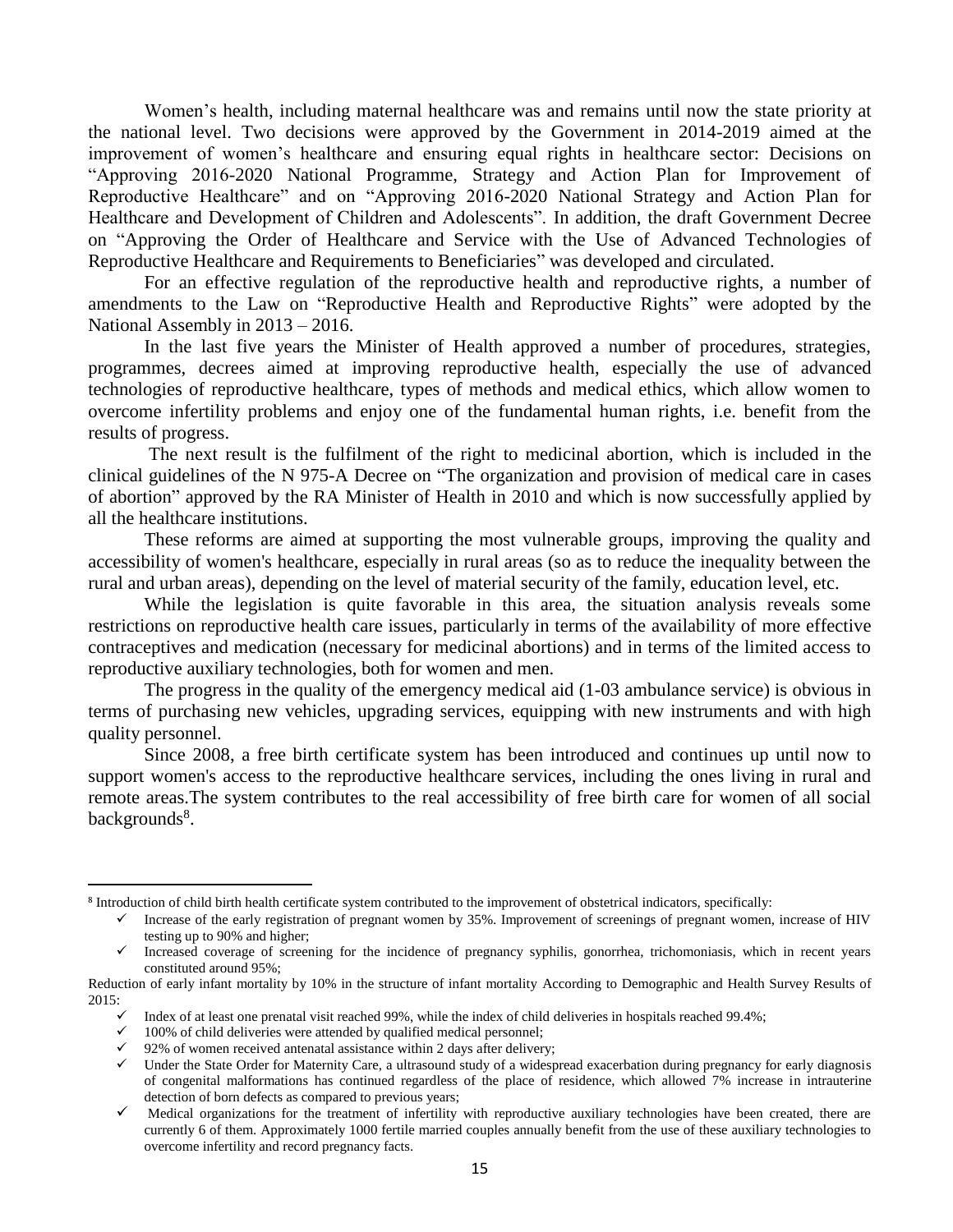The most important integral indicator of maternal health is maternal mortality ratio. As per the data provided by the Ministry of Health, during the period of 2000-2018 the average three-year ratio of maternal mortality (of 100000 deliveries) reduced by almost 2 times (39.9 in 1999-2000; 23.8 in 2008- 2010; 19.9 in 2016-2018). However, the average three-year maternal mortality indicator in Armenia significantly exceeds the average of EU states, but is lower than the average in CIS countries for more than 1.5 times.

In the recent five years programmes aimed at improved access to and quality of maternal and child healthcare were implemented. Specifically:

1) In the scope of the "Targeted maternal and child healthcare" programme, "Child birth and health certificate" programmes were continuously implemented. The state order annually covers prenatal and antenatal surveillance of all (60000-65000) pregnant women in the Republic (coverage 95% and more, according to the DHS, 2015), 37000-40000 deliveries (deliveries in maternity hospitals constitute 99% and more, according to the DHS, 2015), around 15000 pregnancy diagnostics in clinics.

2) By the 1941-A Decision the Minister of Health approved the new standards of assessment of medical institutions as per levels of healthcare services, all 57 maternity hospitals were assessed, based on the results of which the levels were reviewed and recommendations for optimization were submitted.

3) The Decree of the Minister of Health of 2018 (N3403-A) was aimed at the reduction of artificial interruptions of pregnancy, especially sex-selective abortions, which is defined in the Procedure of Artificial Interruptions of Pregnancy.

4) To improve the quality of healthcare, 77 specialists received training abroad, and around 685 medical doctors and 900 nurses were trained in the country. More than 50 professional guidelines of disease treatment were developed and introduced.

5) More than 95% of pregnant women after the voluntary consultations received during the prenatal surveillance, applies for HIV testing, HIV positive women receive antiretroviral treatment, as a result of which mother-to-child HIV transmission has been eliminated in the recent years, and in 2016 Armenia received the international certificate as a Country that Eliminated Mother-to-Child HIV Transmission.

Since 2008-2009 academic year, the "Healthy lifestyle" course is taught in the  $8<sup>th</sup>$ -9<sup>th</sup> grades of the country's primary schools, and since 2010 it has been included in the curriculum of  $10^{th}$  -11<sup>th</sup> grades as well. The course includes topics on reproductive health and sexual education.

#### **12. What actions has your country taken in the last five years to omprove education outcomes and skills for women and girls?**

1. Gender gap analysis: by the initiative of the World Bank in 2015 analysis of school textbooks was conducted to reveal gender representation and gender balance issues therein. Textbooks of courses such as Social Sciences, History of Armenia, World History, Armenian Literature of the 10<sup>th</sup>-12<sup>th</sup>grades, as well as the standards, programmes and teachers' methodological manuals were examined. The results of the analysis were concluded in the document titled "Analytical certificate on the integration of gender-sensitive approaches in school education in Armenia", which was submitted to the team of experts developing the National Educational Guidelines.

2. "Healthy lifestyle" courses for school students: A course on "Healthy lifestyle" is included in the curriculum of the  $8<sup>th</sup> - 11<sup>th</sup>$  grades of the secondary schools, which is taught 14 hours a year per each grade. The course is intended to raise awareness on the healthy lifestyle principles and preparedness for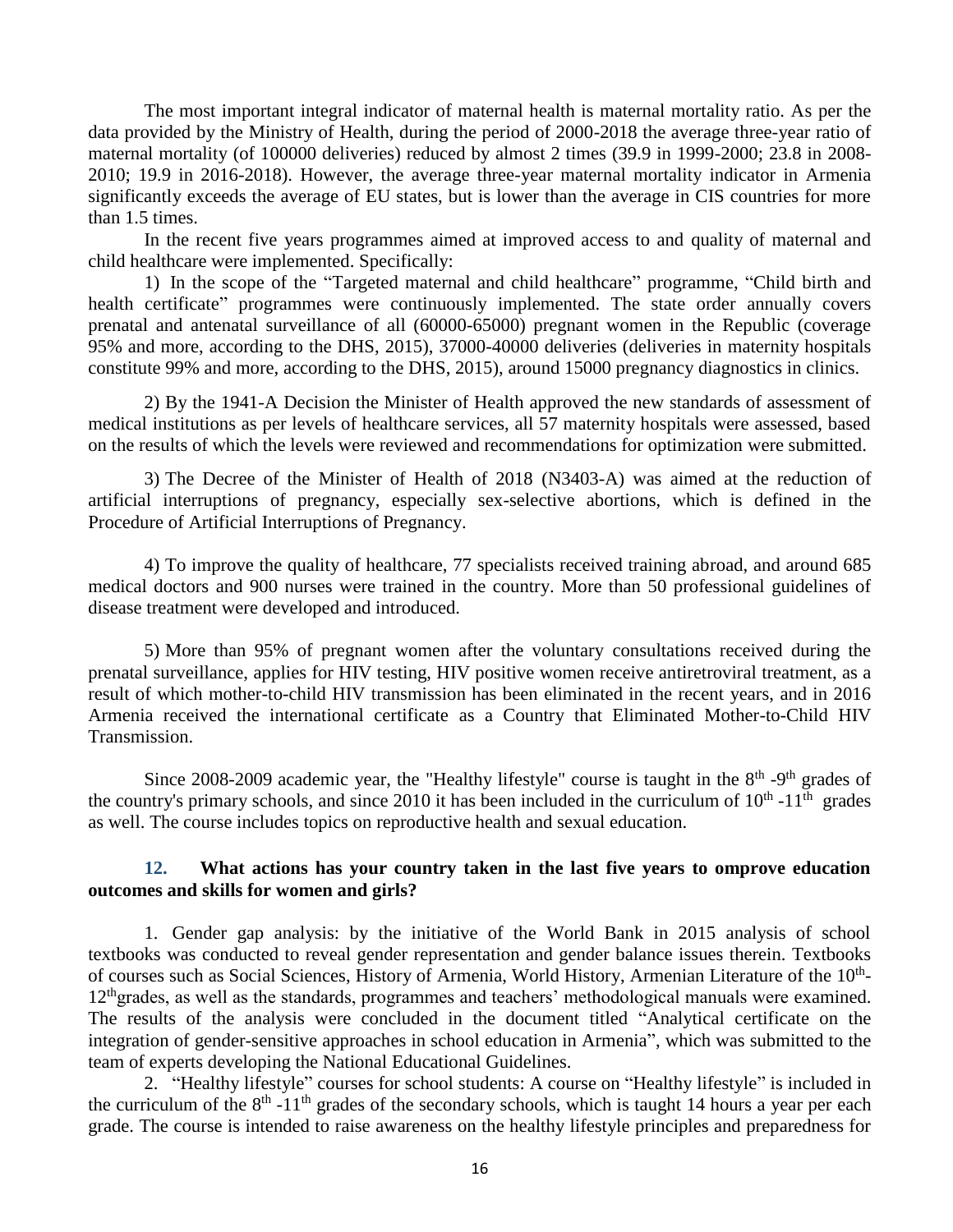family life. The course includes the following topics on sexual education: Puberty and Reproductive Health, HIV/AIDS Prevention, and Harmonious Society.

By the circular of the Head of Staff of the RA Ministry of Emergency Situations (April 16, 2015) the headmasters of technical vocational educational institutions of the Republic of Armenia were assigned to organize classes on issues of reproductive health among youth, and involve nongovernmental organizations in that process if necessary<sup>9</sup>.

In 2018 jointly by the Ministry of Emergency Situations, Moscow Regional Office of UNESCO, National Institute of Education and Arabkir Medical Centre Institute of Child and Adolescents Health, the trainings for around 247 teachers of Yerevan City teaching healthy lifestyle educational component were organized, the modules of which include topics on prevention of domestic and sexual violence.

3. Trainings organized for headmasters, deputy headmasters and specialists of schools and technical vocational educational institutions aimed at the formation of gender-sensitive mindset and gender-related knowledge. Thematic materials on gender issues are also included in the training modules of teachers of elementary schools and teachers of Social Sciences course. Since 2015 during the pre-attestation training courses organized for teachers of secondary schools a topic on the equality between women and men has been introduced (1.5 hour).

At the same time, "Gender issues and steps to prevent" topic was included in the in-service training curricula for headmasters, deputy headmasters and for the faculty of technical and vocational educational institutions.

During 2015, 20 training sessions were conducted for 42 headmasters (in 2 groups) and 1016 faculty members (in 48 groups) of TVET institutions. The training materials included such topics that relate to the policy on equality between women and men.

Since 2016 every year the UNICEF, in cooperation with the Ministry of Education and Science and National Institute of Education, has marked "The Biggest Lesson of the World", the main objective of which is to present the Sustainable Development Goals to the students. Training materials were developed for students and teachers that would facilitate presentation of the Sustainable Development Goals in a more explicable way. This time the Biggest Lesson of the World was presented to the students of the  $7<sup>th</sup>$  -9<sup>th</sup> grades (8 hours) of the Yerevan N50 school focusing on the topic "Safe Educational Environment: let's stop violence at schools and elsewhere", which included training materials on gender equality $10$ .

In 2018, in cooperation with the UNICEF, educational events (6 hours) dedicated to the Sustainable Development Goals were organized for 50 students of the Yerevan N50 school.

4. The awareness-raising on gender-based violence, information and methodological support to personnel responsible for in-service training of pedagogical cadre was promoted: in 2014 awareness-raising events on gender-based violence for the training personnel of the National Institute of Education of the

<sup>9</sup> During 2015, awareness raising activities on topics related to healthy lifestyle, interrelations between genders and prevention of domestic violence were conducted in a number of institutions. Specifically:

<sup>•</sup> N1 TVET of Abovyan, State Politechnic and State Energy Colleges of Abovyan, with the support of the Hope and Help NGO; In the framework of the Capacity Building on Combating Human Trafficking and Child Exploitation, a seminar-simulation game was conducted, during which topics on violence were also presented;

<sup>•</sup> Open lecture was organized in Yerevan State Agricultural College on Reproductive Health of Persons in Puberty. As well as discussions on what is healthy lifestyle were organized with the students during the hours of physical activity. Methodological guidance on Specifics of Sexual Education of Adolescents and Ways of Reducing Behavioral Risks was developed. In the Yerevan State Agricultural College 1 hour per year is allocated to the discussion of these topics.

<sup>•</sup> Seminar on Reproductive Health Issues in Puberty was also conducted for the students of the Armenian National Politechnic University;

<sup>•</sup> With the support of Aravot NGO, Hope and Help NGO and Youth Centre of Lori Marz, seminars on healthy lifestyle, interrelation between sexes and prevention of domestic violence were conducted in the State Medical College of Vanadzor,

<sup>•</sup> Experts from Shengavit Medical Center of Yerevan and Republican Center of HIV Prevention conducted seminars on the above mentioned topics for the students of Armenian National Agrarian University.

<sup>10</sup> <http://worldslargestlesson.globalgoals.org/>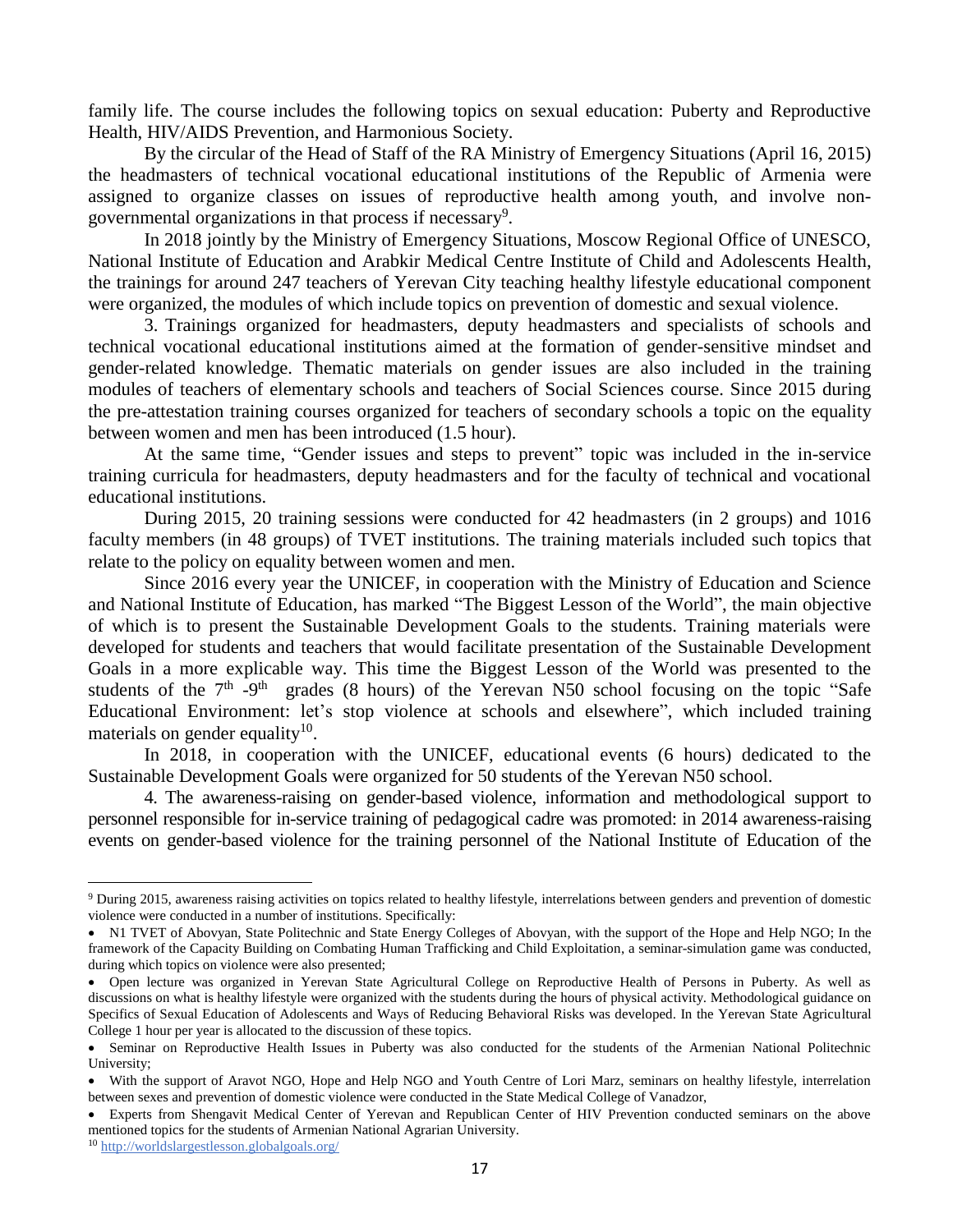Ministry of Emergency Situations was conducted, which included topics on identification and prevention of gender-based violence. Three roundtable discussions were organized aimed at increasing the effectiveness of awareness raising and capacity building activities.

In November-December 2015, a training course was organized for 30 specialists of the National Institute of Education of the Ministry of Emergency Situations and 50 social scienses teachers of Lori marz on the issues of the equality between men and women, gender-based violence and on the respective activities carried out in schools.

5. The implementation of the awareness-raising activities among students on the professional orientation aimed at overcoming gender stereotypes in order to enhance motivation among girls and boys towards professions that traditionally are not considered for their sexes. "Bringing up at school: Issues of professional orientation" manual was used. During the classes of head teachers, the students receive information on issues regarding professional orientation aimed at overcoming gender-based stereotypes, formation of motivation among girls and boys towards professions that traditionally are not associated with their sexes (applicable to 2016).

6. Courses and consultations on the professional orientation for students: In 2014 in career centres of 12 regional colleges of the Republic of Armenia, events were organized on the issues of the professional orientation among students, on the professions available in vocational education, on the introduction of the existing labour market demand for professions, as well as on the overcoming the gender-based stereotypes related to the selection of professions among girls and boys.

#### **Freedom from Violence, Stigma and Stereotypes**

### **13. In the last five years, which forms of violence against women and girls, and in which specific context or settings, have you prioritized for action?**

The Sexual Assault Crisis Centre jointly with the Investigative Committee published a report on the cases of sexual offenses investigated by the Committee during the period of 2015-2016. According to the report, in 2015 investigators of the RA Investigative Committee examined 131 criminal cases initiated for sexual offenses, 95 persons were involved as suspects/accused and all of them was male. Thirty (30) of the suspects/accused were actually the spouses of the victims (31.6% of the suspects/accused). Total of 142 persons were victims of the mentioned 131 criminal cases, of which 11 were male, and 131 were female (92.3% out of all victims).

In 2016, the investigators of the Investigative Committee examined 157 criminal cases initiated for sexual offenses, whereas 113 persons were involved as suspects/accused and all of them was male. Forty-three (43) of the suspects/accused was actually the spouses of the victims (38.1% of all suspects/accused). In the mentioned 157 criminal cases 162 persons were victims, of which 11 were male, and 151 were female (93.2% of all victims).

Similar statistics was compiled by the RA Investigative Committee for 2017, according to which 161 criminal casesinitiated for sexual offenses were examined, 93 persons were involved as suspects/accused and all of them was male. Twenty-nine (29) of the suspects/accused was actually the spouses of the victims (31% of all suspects/accused). In the mentioned 161 criminal cases 166 persons were victims, of which 15 were male, and 151 were female (91% of all victims).

The Investigative Committee has not yet published any statistics for 2018.

As stated above, persons committing sexual assault are mainly men, and the vast majority of victims is female (91% and more out of total number of victims).

The number of sexual offenses committed by partners / spouses is also significant (1/3 of total number of victims).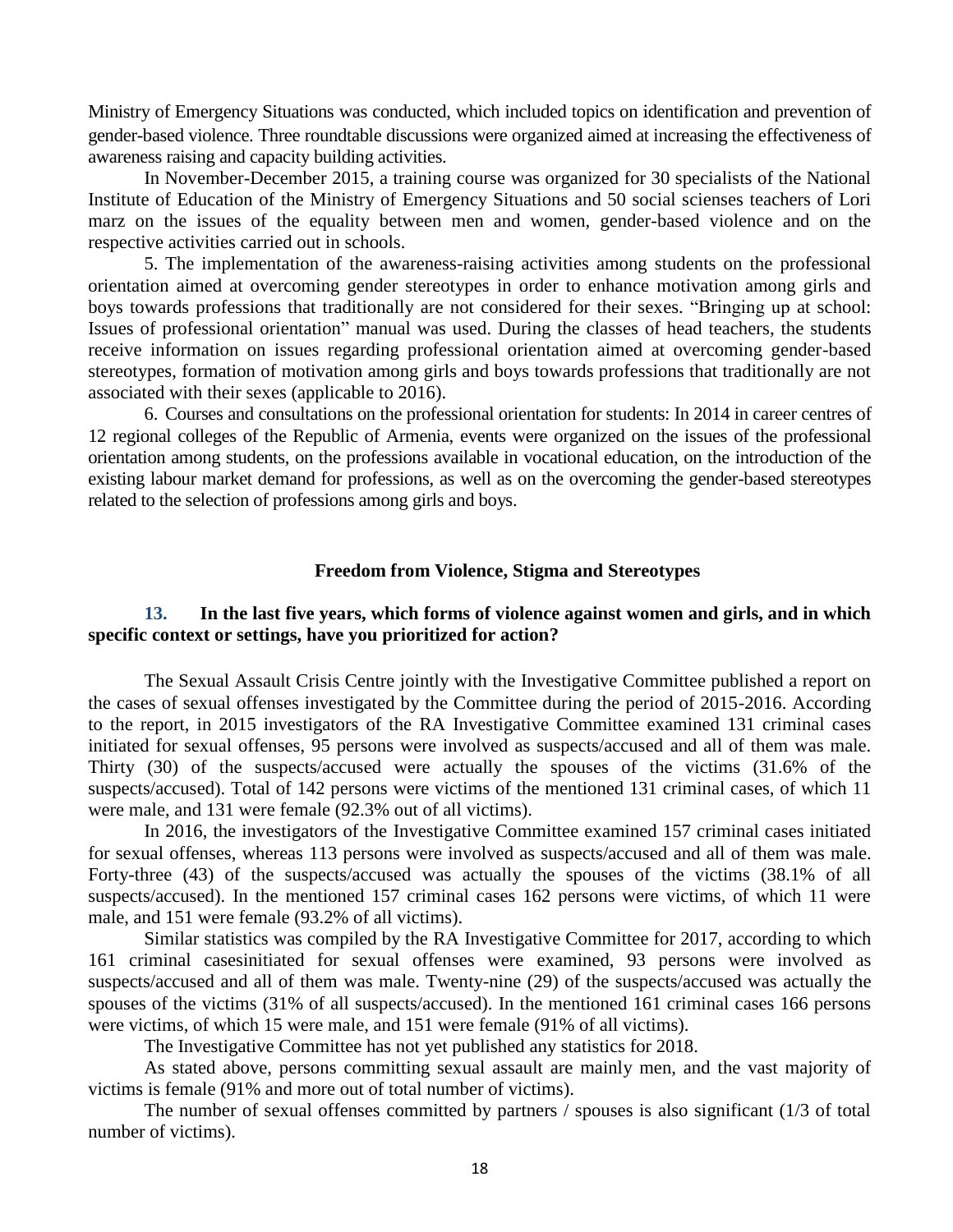In 2016, 359 criminal cases of domestic violence were filed by the Investigative Committee<sup>11</sup>. Three of these cases were committed by mothers, 14 by fathers, 3 by step-fathers, 9 by siblings, 15 by children (including adopted children), 2 by wives, 136 by husbands, 3 by grandchildren, 6 by husbands' parents, 15 by bride/groom.

In 2017, 458 criminal cases of domestic violence were filed by the Investigative Committee<sup>12</sup>. Five of these cases were committed by mothers, 17 by fathers, 1 by a step-mother, 2 by step-fathers, 6 by siblings, 2 by grandparents, 35 by children (including adopted children), 13 by wives, 167 by husbands, 6 by grandchildren, 8 by husbands' parents, 13 by bride/groom, 1 by a guardian, trustee or a foster parent.

In 2018, 519 criminal cases of domestic violence were in proceedings of the Investigative Committee. Twelve of these cases were committed by mothers, 27 by fathers, 2 by step-fathers, 13 by siblings, 4 by grandparents, 40 by children (including by adopted children), 12 by wives, 193 by husbands, 7 by grandchildren, 9 by husbands' parents, 13 by parents of engaged couples.

It is worth mentioning that sexual harassment and violence are considered crime, regardless if those were committed in public spaces, educational institutions, workplace or elsewhere.

Sexual harassment committed through information technologies are legally punishable; however, as an aggravating circumstance the latter is envisaged only in the Clause 6 of Part 2 of the Article 142 of the RoA Criminal Code as obscenity, committed through electronic communication network. In 2015 only 1 and in 2017 only 4 criminal cases were investigated against this Clause.

There are no officially registered cases of forced marriages. Early marriages are in the spotlight of the law enforcement agencies only if they have been accompanied by sexual intercourse.

#### **14. What actions has your country prioritized in the last five years to address violence against women and girls?**

The combat against violence was carried out by the punitive measures against violators and by providing assistance to the victims of violence through the cooperation between state bodies, public authorities and non-governmental organizations, and prevention of violence.

In addition to the responses to the questions  $N$  1, 2 and 13, it is worth mentioning that a large scale of awareness raising programmes are implemented for specialists involved in this field. Hence, regular capacity building events are organized in the Justice Academy aimed at the utilization of effective mechanisms of combat against violence, including:

• On September 6, 2017 a panel discussion on the topic "Primary response, investigation and prosecutorial supervision of the cases of domestic violence" was organized for persons enrolled in the list of candidates for investigators and prosecutors, as well as representatives of the Police;

• On December 14, 2017 a seminar was organized in the Justice Academy, where the HELP online course on "Violence against Women and Domestic Violence" was introduced. The course was developed in cooperation with the Council of Europe. During three months upon commencement of the course, capacity building trainings for investigators and judges were implemented. The second phase of the course commenced in September 2018, as a result of which prosecutors, judges and advocates were trained;

• On September 11, 2018 the Justice Academy jointly with the Council of Europe launched the HELP courses (designed for the legal specialists of human rights education) on "Violence against Women and Domestic Violence";

<sup>11</sup> Ten (10) of those cases were related to murder, 7 to serious damage to health, 6 to purposeful damage to health, 19 to purposeful light damage to health, 222 to beating, 45 to murder of serious damage to health or threat of damage of assets.

 $12$  Eight (8) of those cases were related to murder, 15 to serious damage to health, 13 to purposeful damage to health, 40 to purposeful light damage to health, 285 to beating, 39 to murder of serious damage to health or threat of damage of assets.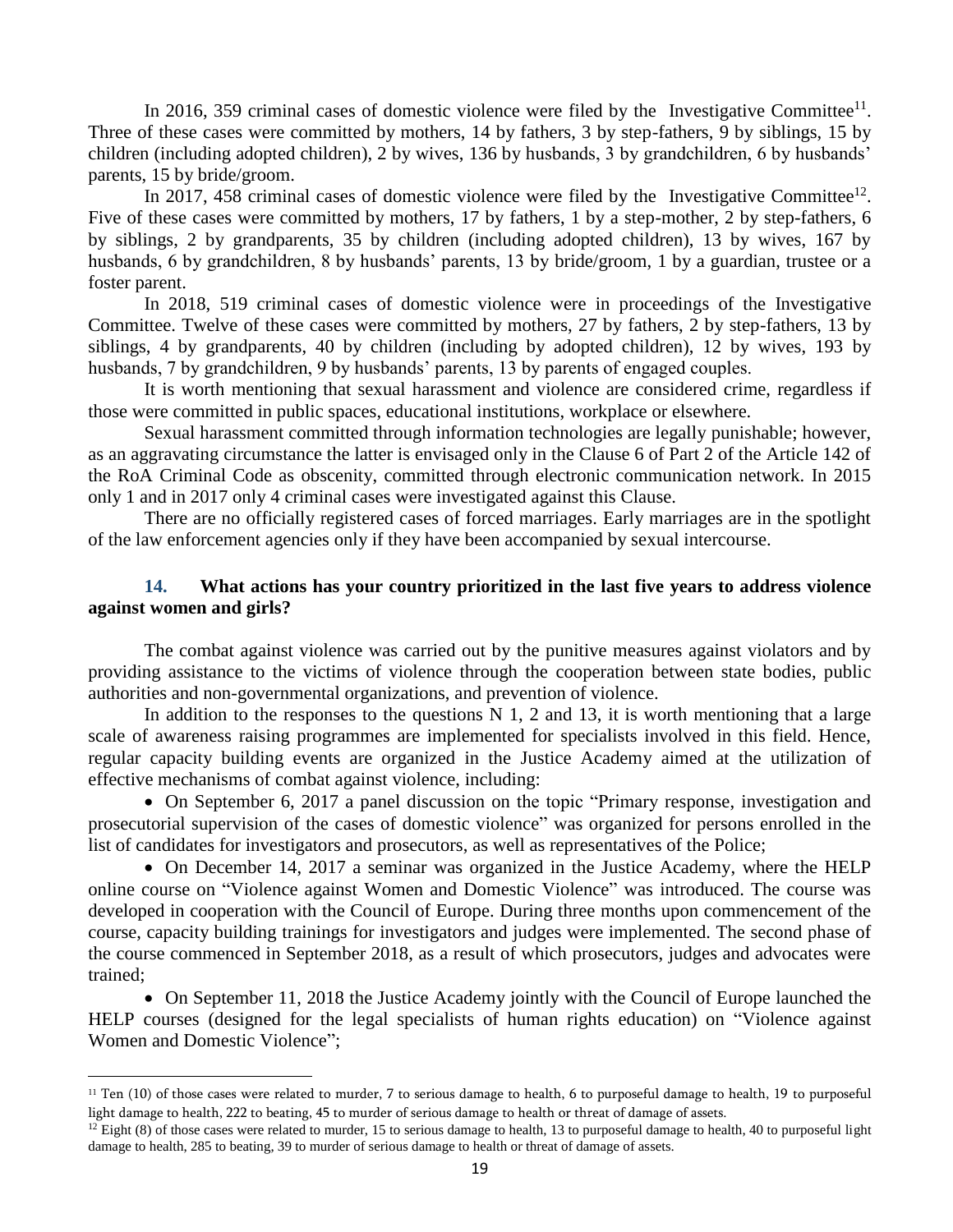• A new training course and a methodological manual on "Preventing and Combating Violence against Women and Domestic Violence in Armenia" was developed in the framework of the Council of Europe programme on "Preventing and Combating Violence against Women in Armenia".

• On November 10-11, 2018 jointly with the CoE a two-day training of trainers from the Justice Academy was carried out;

• As part of the CoE/EU Eastern Partnership 2015-2018 programme structure, in the scope of the Support to Criminal Justice Reform and Combating Ill-treatment and Impunity in Armenia programme distant courses on Violence against Women and Prevention of Domestic Violence, and Punity of Ill-treatment were adopted to the local legal framework (for legal specialists of Human Rights education).

In 2014, the Ministry of Labour and Social Affairs with the support of the UNFPA developed criteria for social workers to initially identify the victims of domestic violence, as well as they developed training modules on "Domestic Violence" to support their capacity building. In 2014-2015, social workers of all administrative units of social services of Yerevan and of a number of marzes received such training.

In 2014-2017, the National Institute of Labour and Social Research conducted a training on "Gender-Based Violence" for 455 civil servants.

The "16 Days of Activism against Gender-Based Violence" campaign launched in 2000 continues with annual events implemented (November 25 – December 10) through nation-wide campaigns on "16 Days of Activism against Gender-Based Violence" and "White Ribbon". The main objective of these campaigns was to once again raise the importance of issues related to gender-based violence by engaging a growing number of participants, including state structures, mass media, representatives of non-governmental and international organizations, as well as broader community.

Information materials on combating domestic violence were regularly developed and disseminated through national and regional mass media tools. Particularly, videos disapproving violence were broadcasted, as well as numerous discussions with groups of various ages and social backgrounds were organized in Yerevan, marzes and communities.

In 2018, actions were undertaken to establish services for victims of domestic violence.

Six institutions of the Ministry of Labor and Social Affairs have been entrusted with the following functions of "support centers" for persons subjected to domestic violence as defined by the law:

1) Provide information to the persons, who applied to the "support centres", in a language that is understandable to them, and to the persons with disabilities – in a manner that is understandable to them. Particularly, they provide information on their rights, available services, protection measures envisaged by the law and the the manner in which they are used;

2) Provide a necessary psychological and legal counselling and other social services to victims of domestic violence, which are free of charge;

3) Decide on placement of persons and their dependents subjected to domestic violence in shelters upon their consent in cases and in the manner prescribed by the law;

4) Study the reasons and conditions of domestic violence, maintain statistics on domestic violence cases and submit the results to the authorized body;

5) In accordance with the procedure prescribed by the authorized body, organize rehabilitation of persons who committed domestic violence. Soon after receiving a copies of the warning and immediate intervention decisions the person who committed domestic violence is asked to receive appropriate support from the rehabilitation program and participate in certain activities;

6) Upon the receipt of copies of the Police decisions on warning and immediate intervention the victim of domestic violence is offered a psychological support in a minimum timeframe;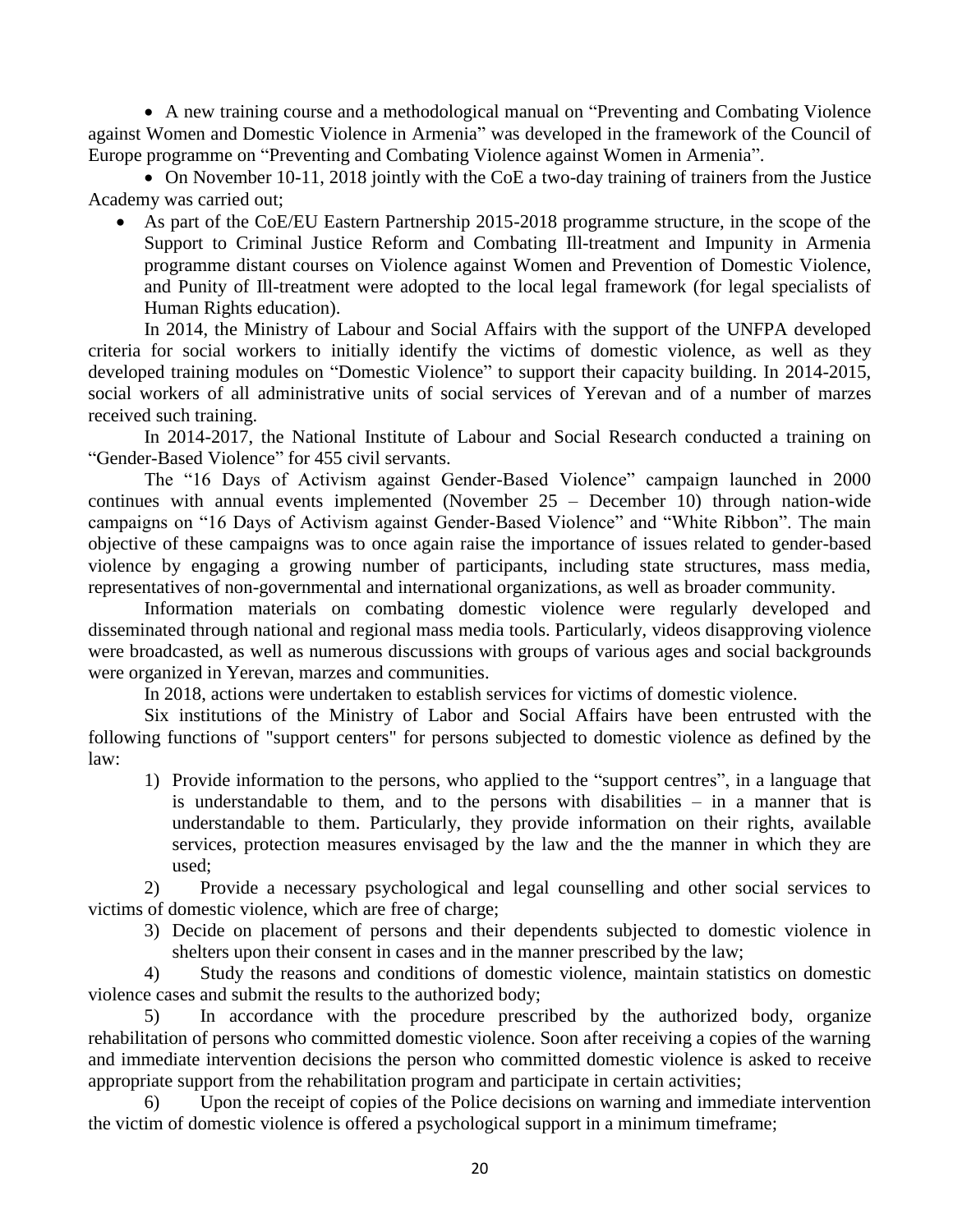7) In accordance with the procedure prescribed by the Head of the authorized body implement the actions for reconciliation between the victim and the person who committed the act of domestic violence;

8) Support victims of domestic violence in job finding and in receiving social assistance from the state or respective organizations;

9) Request the respective Police Department to verify the existence of a reason for making a warning or immediate intervention, as well as apply to the court with a request for a defense decision in the cases prescribed by the law only according to the consent of a person who applied to the "support cener."

Three of the above-mentiond centres are located in Yerevan, and the rest respectively in Shirak, Lori and Syunik Marzes<sup>13</sup>.

In July 2018, the Centre for Implementation of Legal Education and Rehabilitation Programmes SNCO of the Ministry of Justice with the support of Government of the United Kingdom launched a joint project (duration 8 months), the objective of which was to support the proper implementation of the Law on "Prevention of Violence within the Family, Protection of Victims of Violence within the Family and Restoration of Peace in the Family" (December 2017). Particularly, it strived to strenghtenthe due mechanisms of the law implementation through communication strategy developed by the Government in an utmost inclusive manner, through the facilitation of public hearings and dissemination of booklets on "the first source advice." Within the framework of the project, documents on communication strategy of the "Prevention of Domestic Violence and Protection of Victims of Violence within the Family"<sup>14</sup> and the "Capacity Building of Civil Servants Engaged in Issues Related to Violence within the Family" <sup>15</sup> were developed.

# **15. What strategies has your country used in the last five years to prevent violence against women and girls?**

The strategic programme 2011-2015 of the Gender Policy was approved at Government session that took place on May 20, 2011. It has been implemented annually, envisaging separate annual programs. The National Programme 2011-2015 on "Combating Gender-Based Violence" was approved at the Government session that took place on June 17, 2011.

It is worth mentioning that there were no comprehensive strategic programmes adopted, however many issues related to women and girls were included in human rights strategy, national programmes against human trafficking and other documents approved by the Government decisions.

Currently, the Strategic Programme 2019-2023 on the "Implementation of Policy Ensuring Equal Rights and Equal Opportunities for Women and Men" in the Republic of Armenia is being developed.

# **16. What actions has your country taken in the last five years to prevent and respond to violence against women and girls facilitated by technology (online sexual harassment, online stalking, non-consensual sharing of intimate images)?**

<sup>&</sup>lt;sup>13</sup> Those are Zatik Children Support Centre in Yerevan, Children and Family Support Centre, Children Social Support Centre of Ajapnyak Administrative District of Yerevan, Children and Family Support Centre of Syunik Marz, Children and Family Support Centre of Lori Marz, Children Social Support Centre of Gyumri Town. 14

[http://www.moj.am/storage/uploads/1212\\_Communication\\_Strategy\\_for\\_Prevention\\_of\\_Domestic\\_Violence\\_and\\_Protection\\_of\\_Victims\\_](http://www.moj.am/storage/uploads/1212_Communication_Strategy_for_Prevention_of_Domestic_Violence_and_Protection_of_Victims_of_Violence_within_the_Family.pdf) of Violence within the Family.pdf

<sup>15</sup> http://www.moj.am/storage/uploads/1212Training\_Program\_for\_Public\_Officials\_addressing\_issues\_on\_Domestic\_Violence.pdf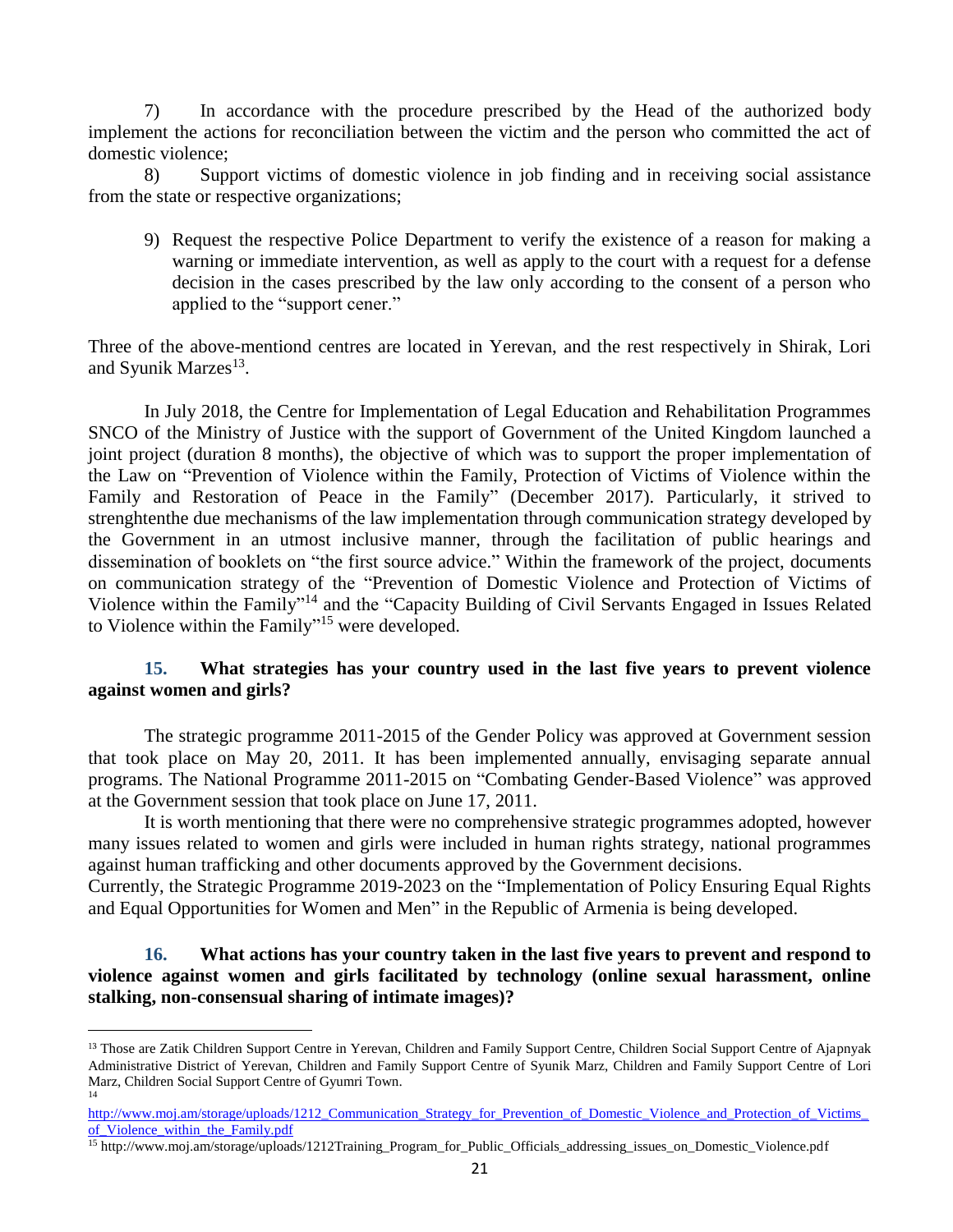Promotion of the child participation in responding to the prevention of terrorism and cyberbullying incidents and awareness-raising on available services and support procedures were enhanced.

In cooperation with the World Vision Armenia, the National Institute of Education of the Ministry of Emeregency Situations developed Teachers' Manual on "Ensuring Children are Safe Online" and Parent's Manual on "Ensuring Children are Safe Online."

In 2017 within the framework of the "Ensuring Children are Safe Online" programme, capacity building trainings on the above- mentioned topics were organized for parents and teachers in Kapan, Syunik marz, in Talin, Shirak marz and in Yerevan. Around 180 parents and teachers participated in the training activities.

The main content of the training is based on studying the features of using Android, iOS and Windows operating systems and tablets, and on the safe use of electronic resources.

During the meetings, parents and teachers were acquainted with the risks that exist on the Internet for children, as well as the measures that can be undertaken for the safe use of the Internet, and how to protect devices and accounts.

The following acts conducted through information technologies are legally punishable in the Republic of Armenia:

• obscenity acts as defined in the Article 142 of the RoA Criminal Code,

• Illegal collecting, keeping, use and dissemination of information pertaining to personal or family life defined by the Article 144 of the Criminal Code;

• dissemination of pornographic materials or subjects, etc. as defined by the Article 263 of the RoA Criminal Code.

### **17. What actions has your country taken in the last five years to address the portrayal of women and girls, discrimination and/or gender bias in the media?**

Trainings on human rights, women's rights, fight against domestic violence and other related issues were conducted for representatives of mass media mostly implemented by NGOs or funded by international organizations. Specifically:

• The Union of Informed Citizens NGO organized a two-day seminar (August 31-September 2, 2018) for monitoring and media coverage on human rights, criminal justice and social justice,

• In June 2015 the Investigative Committee with the financial support of the OSCE Yerevan Office organized a two-day seminar on media coverage of criminal cases and participants of proceedings, particularly in the context of the protection of victims' rights,

• On July 1-30, 2015 the Yerevan Press Club conducted a media monitoring on the Protection of the Minor's Rights on mass media broadcasted in Armenia<sup>16</sup>,

• In 2013 the Association of Audio-Visual Journalists with the financial support of the U.S. Embassy published a guideline for journalists titled "Human Trafficking: How to Cover it in Mass Media" and organized capacity building trainings.

It should be noted that one of the most important components in all strategic programs was prevention, in addition to the other programs, media coverage, awareness-raising and vocational training programs were implemented both on human rights protection and on combating human trafficking. Targeted capacity building programmes are also implemented by the YSU Faculty of Journalism.

<sup>&</sup>lt;sup>16</sup> [http://ypc.am/wp-content/uploads/2015/10/Monitoring-Report\\_Children-in-Media\\_2015\\_arm.pdf](http://ypc.am/wp-content/uploads/2015/10/Monitoring-Report_Children-in-Media_2015_arm.pdf)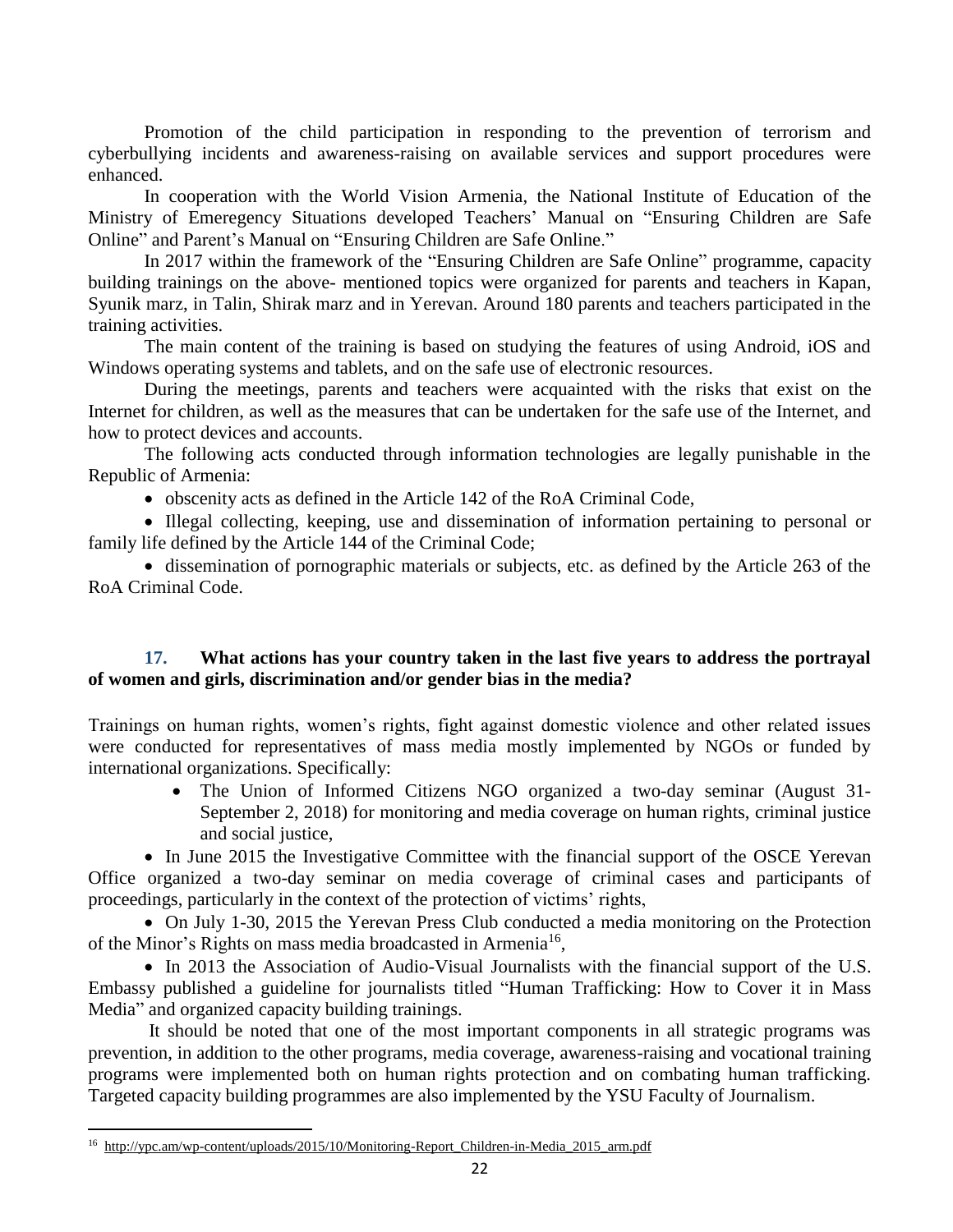Since 2016 large scale awareness-raising has been undertaken within the framework of the "16 Days of Activism against Gender-Based Violence" campaign, which is held annually (November 25 to December 10). For example, in autumn, 2017, within the framework of the "16 Days of Activism against Gender-Based Violence" campaign, a series of TV programmes was broadcasted on Yerkir Media TV channel, during which critical issues related to the gender equality were discussed.

Massive awareness-raising campaigns and activities are organized on social networks aimed at highlighting the importance of girls and the issues related to the violence against women. As an example of such awareness-raising campaigns we can mention the annual essay competitions that have been organized among men since 2015 by the UNFPA and Mediamax media company on the topic "My Daughter and My Wife are My Friends<sup>17</sup>."

Several interventions aimed at enhancing gender-sensitivity of mass media are included in the gender strategy, since that is a known fact that mass media are one of those important institutional actors that reproduce and strengthen stereotypes, and that they can contribute to the formation of discriminatory perceptions of social roles of women and men and their behaviour rules. Hence, a coordinated work that would follow a tailored policy is necessary.

# **18. Has your country taken any action in the last five years specifically tailored to address violence against specific groups of women facing multiple forms of discrimination?**

Yes, see the response to the question N 2.

### **Participation, Accountability and Institutions dealing with Gender Issues**

### **19. What actions and measures has your country taken in the last five years to promote women's participation in public life and decision-making?**

In addition to the responses to the question N 1 and 9, in 2015-2019 the UNDP jointly with the Ministry of Territorial Administration and Development implemented the "Women and Local Development project" funded by the Swiss Development and Cooperation Agency in Armenia in order to ensure women's political engagement. The goal of the project was to support women's leadership and gender equality processes in Lori, Tavush, Syunik and Vayots Dzor Marzes of Armenia providing broad knowledge and mechanisms necessary for gradual fulfilment of women's rights at the local level.

• Within the framework of the project the following is envisaged: 1400 active women and 197 men received training on leadership, local self-government, gender equality, participatory democracy and cooperation;

• 1009 women received pre-electoral and 95 women post-electoral assistance. Total of 24 female community council members participated in the leadership school, after completion of which 4 small grants projects aimed at enhancement of direct democracy and women's participation were implemented;

• 121 women beneficiaries of the project ran their candidacies during the LG elections and 89 got elected;

• A network comprised of 132 young people was established as a result of the "Community is Me" camp, which implemented 53 small-scale initiatives in 32 communities aimed at enhancement of direct democracy and women's participation;

• The "Community is Me" camp allowed young girls and boys initiate a dialogue with the representatives of the RA Government and the National Assembly regarding the public policies;

<sup>17</sup> https://www.mediamax.am/am/news/husbands\_wives/20707: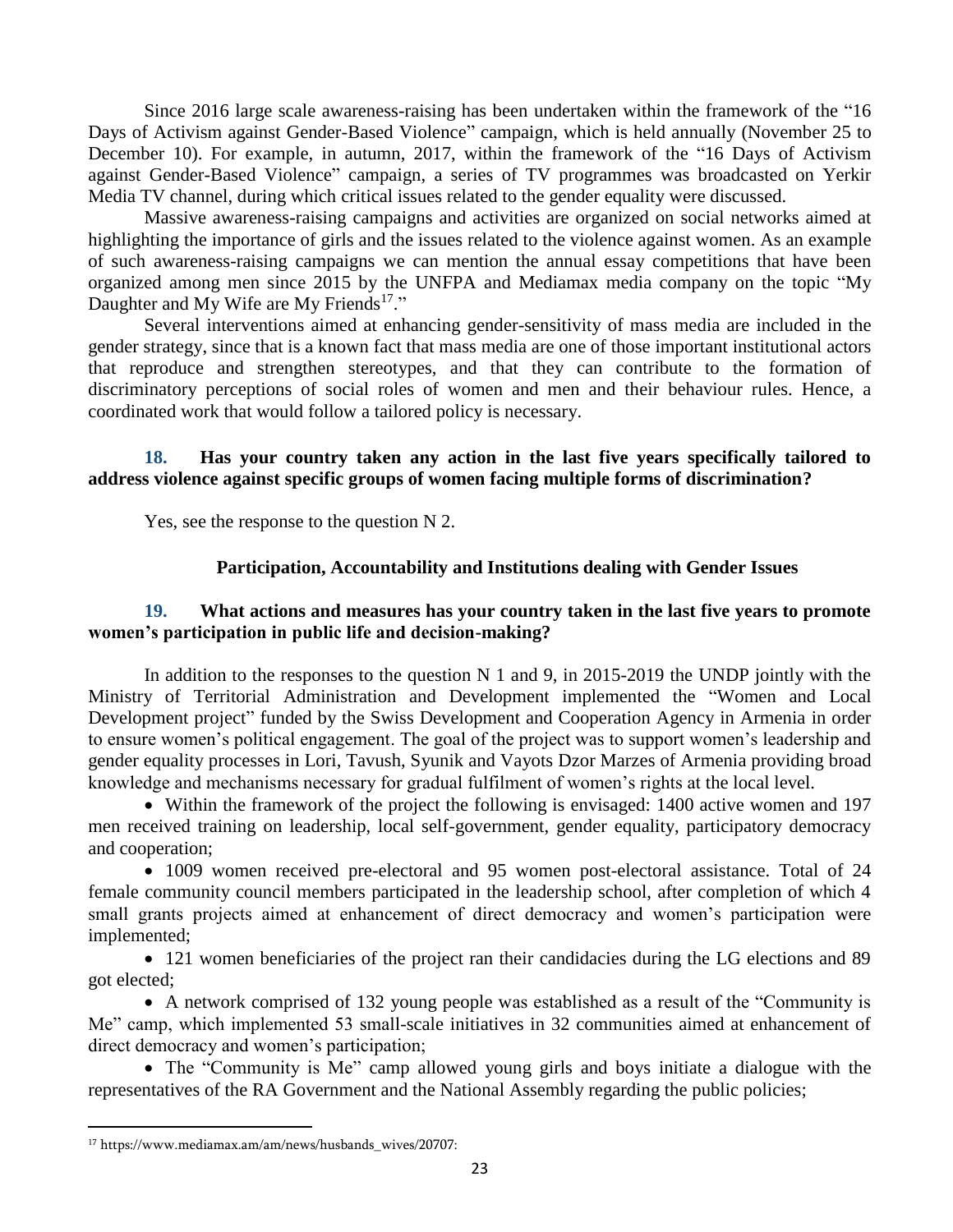• 122 LSG representatives received training on gender equality in the context of community development;

• Thematic materials and studies on gender equality and participation are developed, which are presented to the partners engaged in territorial administration reforms;

• 5 new instruments of assessment of participation level and community services were developed and piloted in Vanadzor, Vayk, Goris, Yeghegnadzor, Zaritap and Sisian communities, 4 of which were led by women;

• SMS-inquiry tool has been introduced, which facilitated the participation of residents of Goris, Areni, Jermuk and Tatev multi-settlement communities in the prioritization of community issues.

In addition, within the framework of the state programme, female political actors had an opportunity to implement small-scale grant projects aimed at the enhancement of public participation through awareness- raising and capacity building. Information on the number of grant projects implemented since 2015 by female political actors and the general public participation is presented below:

|       | Number of Participants<br>of the Seminar | Number of Small Grant<br>Projects | Number of Participants in the Small Grants<br>Projects |
|-------|------------------------------------------|-----------------------------------|--------------------------------------------------------|
| 2015  | 25                                       |                                   | 1082                                                   |
| 2016  | 27                                       |                                   | 832                                                    |
| 2017  | 25                                       | 10                                | 1220                                                   |
| 2018  | 25                                       |                                   | 1000                                                   |
| Total | 102                                      |                                   | 4134                                                   |

# **20. What actions has your country taken in the last five years to increase women's access to expression and participation in decision-making in the media, including through information and communication technologies?**

The level of women's participation in decision making in mass media, including through information and communication technologies, is quite high, due to the high proportion of women among editors of magazines and newsletters, and among journalists, as well as due to the high proportion of women among spokespersons of state officials and heads of information units.

# **21. Did you track the proportion of the national budget that is invested in the promotion of gender equality and the empowerment of women (gender-responsive budgeting)?**

Such statistics is not yet covered, and it will be possible only after the gender programme is developed.

**22. As a donor country, does your country track the proportion of official development assistance (ODA) that is invested in the promotion of gender equality and the empowerment of women (gender-responsive budgeting)?**

Not Applicable.

**23. Does your country have a valid national strategy or action plan for gender equality?**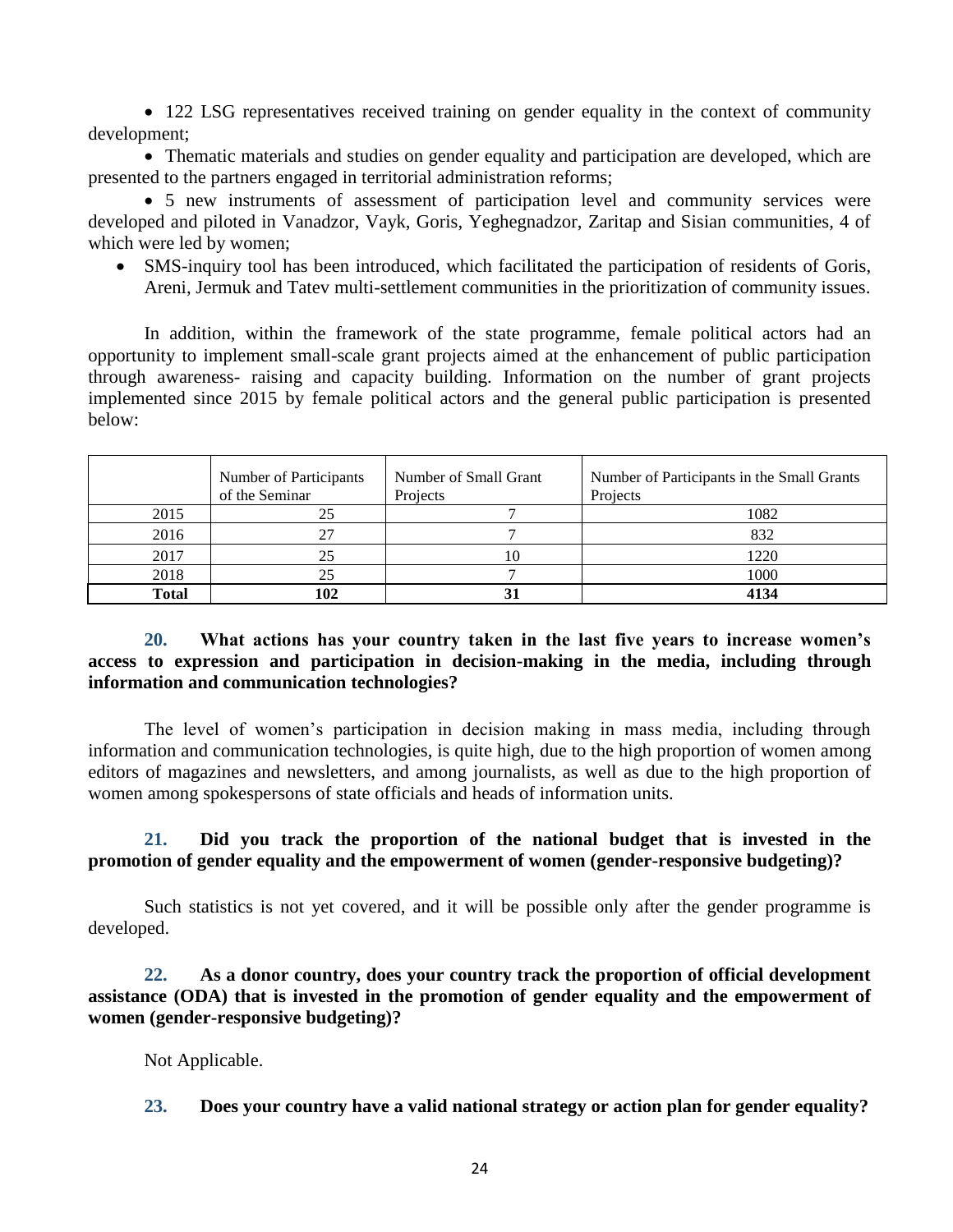Currently, Armenia does not have a national gender strategy or action plan. Taking into consideration the issues impeding the achievement of gender equality, the development of the Strategic Programme 2019-2023 for Implementation of Policy for Equal Rights and Equal Opportunities for Women and Men in the Republic of Armenia is underway.

At the same time the Government Decree dated February 28, 2019 (N197-L) approved the National Action Plan 2019-2021 on activities aimed at the implementation of the provisions of UN SC Resolution 1325 on Women, Peace and Security<sup>18</sup>. The UPR and CEDAW reports are under development according to the schedule.

**24. Does your country have an action plan and timeline for implementation of the recommendations of the Committee on the Elimination of Discrimination against Women (if a State party), or of the recommendations of the Universal Periodic Review or other United Nations human rights mechanisms that address gender inequality/discrimination against women?**

See the response to the question N23.

#### **25. Is there a national human rights institution in your country?**

Yes, the Human Rights Defender's Office is functioning in Armenia. On December 16, 2016 the National Assembly adopted the Law on the Human Rights Defender.

The Institute of Human Rights Defender of the Republic of Armenia complies with the requirements and standards of the National Ombudsman Institute. The Institute has an "A" status, which indicates compliance with the Paris Principles, as well as being an accredited National Institute of the United Nations.

The Human Rights Defender is granted the status of the national prevention mechanism defined by the Optional Protocol to the Convention Against Torture and Other Cruel, Inhuman or Degrading Treatment or Punishment adopted on December 18, 2002 to the UN Convention of 1984.

Human Rights Defender conducts the monitoring of the implementation of the provisions of the UN CRC (November 20, 1989) and UN CPRD (December 13, 2006) as well as the prevention of violations and protection of the rights of children and people with disabilities.

The Human Rights Defender is guided by the principles of equality before the law, impartiality, publicity, transparency and other principles defined by theConstitution.

In 2018 representatives of the Human Rights Defender's Office in cooperation with international partners, as well as local civil society organizations conducted regular capacity building of judges, prosecutors, investigators, advocates, representatives of police, social workers and mass media on topics related to Prevention of Domestic Violence and Protection of Victims of Domestic Violence.

In addition, a representative of the Human Rights Defender's Office held lectures for the students of the Faculty of Journalism of the Yerevan State University on topics related to the violence against women and prevention of domestic violence.

The Human Rights Defender's Office initiated a new campaign for the protection of women's rights and awareness-raising in various marzes of the Republic of Armenia, where parallel to the issues related to the equality and domestic violence, the legislation to combat the latter and international standards are publicly discussed. As a result, discussions were held with the representatives of regional

<sup>18</sup> <https://www.arlis.am/DocumentView.aspx?DocID=128902>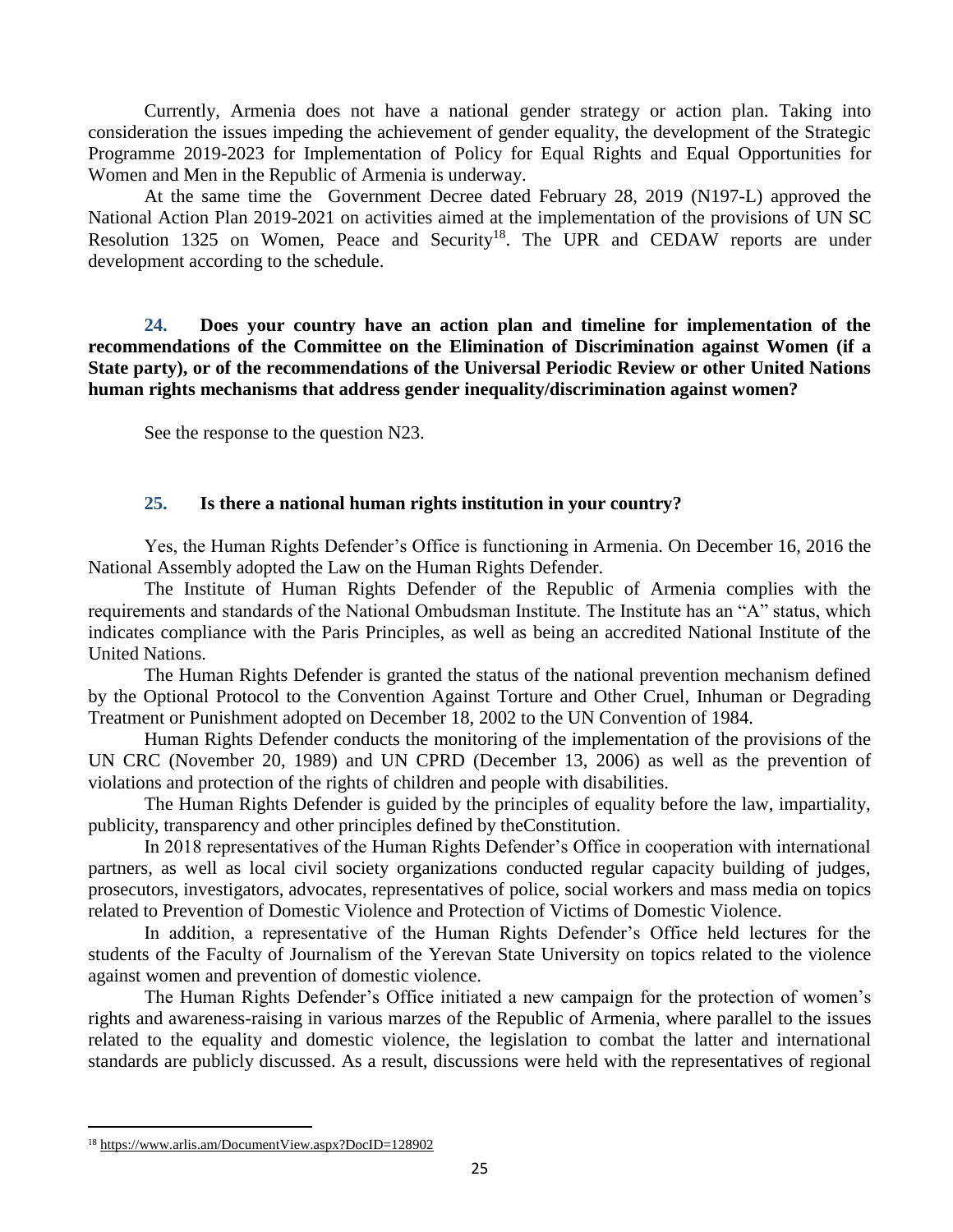administration and local government bodies, as well as regional police departments in Gegharkunik, Vayots Dzor, Tavush and Lori Marzes.

Several awareness raising videos regarding women's human rights have been launched and made available by the Human Rights Defender's Office.

| Women                                   | Men          |
|-----------------------------------------|--------------|
| 3403<br>$2018 -$                        | 4038<br>2018 |
| 603<br>2019<br>$\overline{\phantom{a}}$ | 740<br>2019  |

Protection of women's rights and exclusion of any type of discrimination against women is one of the fundamental priorities of the Human Rights Defender's function. The Head of the Research and Education Centre of the Human Rights Defender's staff is mandated to implement the protection of women's rights and is responsible for the implementation of strategic directions. Respective specialist of the same Centre is involved in these activities. In 2018 the Human Rights defender has implemented a number of projects in this field. In the scope of the EU budget support programme in cooperation with the UN agencies, capacity building of the representatives of the Human Rights Defender's Office on women rights and prevention of domestic violence was conducted. Capacity building was comprised of a series of trainings conducted by the international and local experts and of the development of manual and guidelines for the staff (to develop skills required for working with victims of domestic violence). In 2018 in partnership with the international partners, as well as local civil society organization the specialist of the Research and Education Centre of the Human Rights Defender's Office implemented regular trainings for advocates, police representatives, as well as for social workers and mass media representatives on topics related to the "Prevention of Domestic Violence and Protection of Victims of Domestic Violence." In addition, the representative of the Human Rights Defender's Office held lectures for students of various faculties of the Yerevan State University on topics of "Violence against women and prevention of domestic violence." The staff of the Human Rights Defender's Office initiated a new campaign to protect women's rights and raise awareness on these issues in various marzes of the Republic of Armenia. Parallel to the discussions on equality, the issues of domestic violence and the efforts of the national legislation and international standards to combat it are being discussed.

In 2018, jointly with WINNET Armenia organization, regular meetings were held with a group of women from Noyemberyan community on the issues related to the fulfilment of labour and economic rights, economic development and sustainable opportunities, risks of human trafficking and other forms of exploitation. A training session dedicated to the issues of the state registration and taxation procedures of a legal entity, pricing methodology and other issues were discussed. As a result of all the above-mentioned programs, all the issues that have been voiced for years by the HRD are presented below.<sup>19</sup> .

## **26. What actions has your country taken in the last five years to build and sustain peace, promote peaceful and inclusive societies for sustainable development and implement the women, peace and security agenda?**

In addition to the response to the question N23, by the Decision of the Prime Minister dated September 13, 2017 (N 1014-A) an interagency commission was established to develop a national action plan for the implementation of the provisions of the 1325 Resolution. The following bodies are represented in the interagency commission:

1) Staff of the Prime Minister;

 $19$ <sup>19</sup> HRoD **HROD** Annual report, 2018, [http://pashtpan.am/resources/ombudsman/uploads/files/publications/0e3f463c0e6c42f12cb497d483739dec.pdf#page=543&zoom=100,0,12](http://pashtpan.am/resources/ombudsman/uploads/files/publications/0e3f463c0e6c42f12cb497d483739dec.pdf#page=543&zoom=100,0,120)  $0,$   $\frac{1}{9}$  543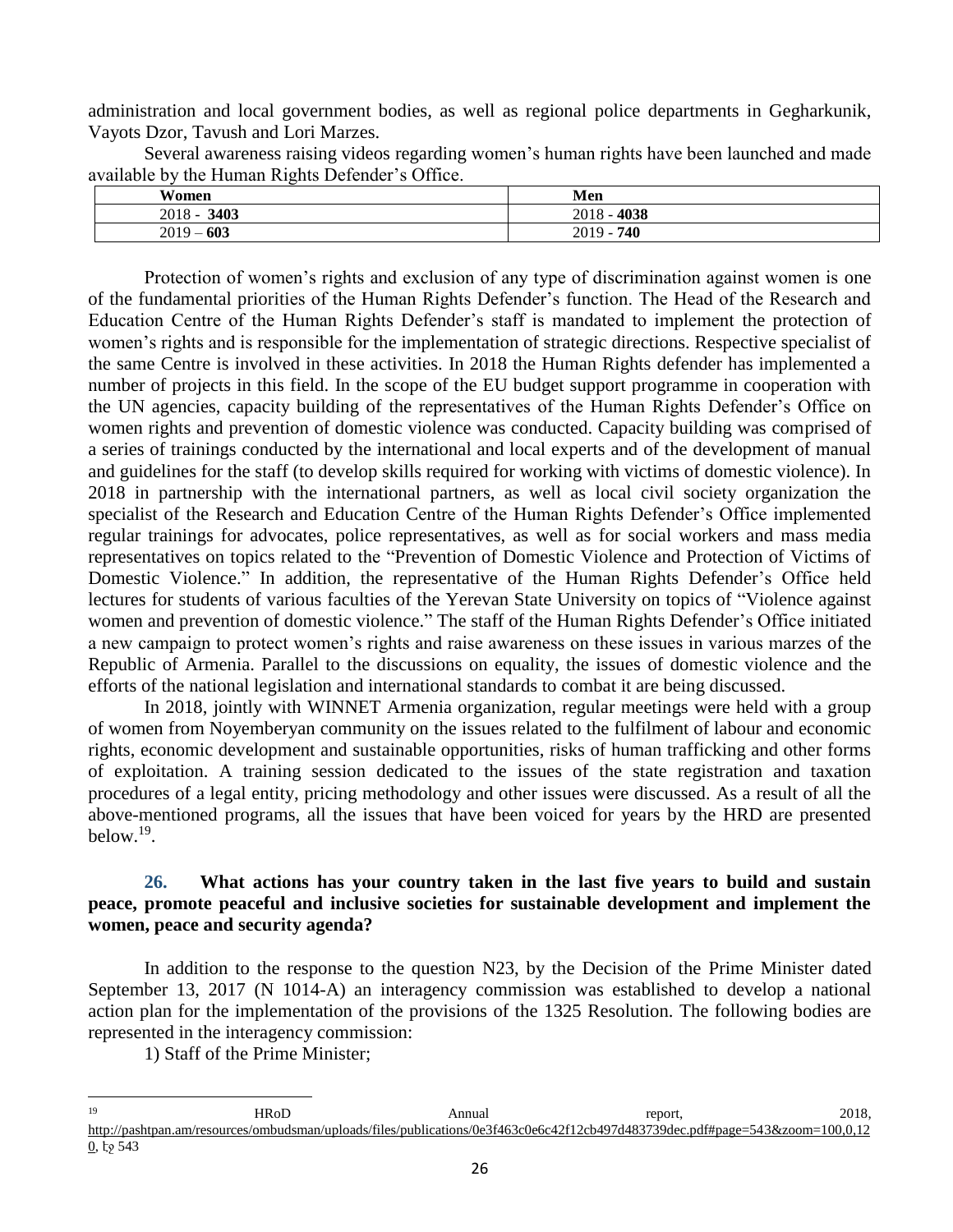- 2) Ministry of Foreign Affairs;
- 3) Ministry of Defence;
- 4) Ministry of Justice;
- 5) Ministry of Labour and Social Affairs;
- 6) Ministry of Economic Development and Investments;
- 7) Ministry of Emergency Situations;
- 8) Ministry of Territorial Administration and Development;
- 9) Police;
- 10) National Institute of Education of the Ministry of Education and Science;
- 11) Migration Service of the Ministry of Territorial Administration and Development;

12) Armenian Red Cross Society.

The NAP on 1325 is based on four major pillars: prevention, protection, participation, relief and recovery, as well as it has monitoring part.

# **27. What actions has your country taken in the last five years to increase the leadership, representation and participation of women in conflict prevention, resolution, peacebuilding, humanitarian action and crisis response, at decision-making levels in situations of armed and other conflicts, and in fragile or crisis settings?**

Cooperation between the Ministry of Defence and UNFPA commenced in  $2014^{20}$ , in the framework of which a number of initiatives of women engagement in various units of the armed forces (including units participating in peacekeeping missions) were implemented, as well as programmes aimed at women's rights protection and formation of a culture of equal opportunities, promotion of women's participation in decision making in policy development in defence system. Specifically:

1. In November 2017, a women's unit was formed in the framework of the peacekeeping brigade of the Ministry of Defence. The first group of the female peacekeepers (4 persons) was engaged in the Armenian group that implements peacekeeping mission in Kosovo in 2018 (Kosovo forces).

The Ministry of Defence plans to achieve the enhancement of women's engagement in peacekeeping missions, raising the number up to 15%, a target set by the UN, and female peacekeepers will engage in the Armenian group of UNIFIL (United Nations Interim Force in Lebanon) mission.

2. According to the requirements of the Law on Ensuring Equal Rights and Equal Opportunities for Women and Men, UN SC Resolution 1325 on Women, Peace and Security, as well as the Clause 1.4.1 of the RA-NATO IPAP, the Minister of Defence on May 20, 2013 by the N128 Decision approved, the Guidelines and Action Plan for ensuring the protection of women's rights and equal opportunities in the defence system<sup>21</sup>. The Guidelines define that one of the important preconditions for the reform of the RA defence system is the proportional and interconnected development of quantitative and qualitative indicators of the personnel, which can be achieved only by creating opportunities for women engagement and meaningful participation in the defence system.

Even though implementation of the action plan approved by the Decision N128 of the RoA Minister of Defence dated February 16, 2016 completed in 2018 as per the timetable, the provisions set therein remain at the core of the current reforms of the Ministry of Defence, and continue taking place within various national and international programmes, including in the frameworks of the cooperation between the MoD and UNFPA signed in 2019.

 $^{20}$  <http://mil.am/hy/news/6261>

<sup>21</sup> <http://mil.am/hy/libraries/39>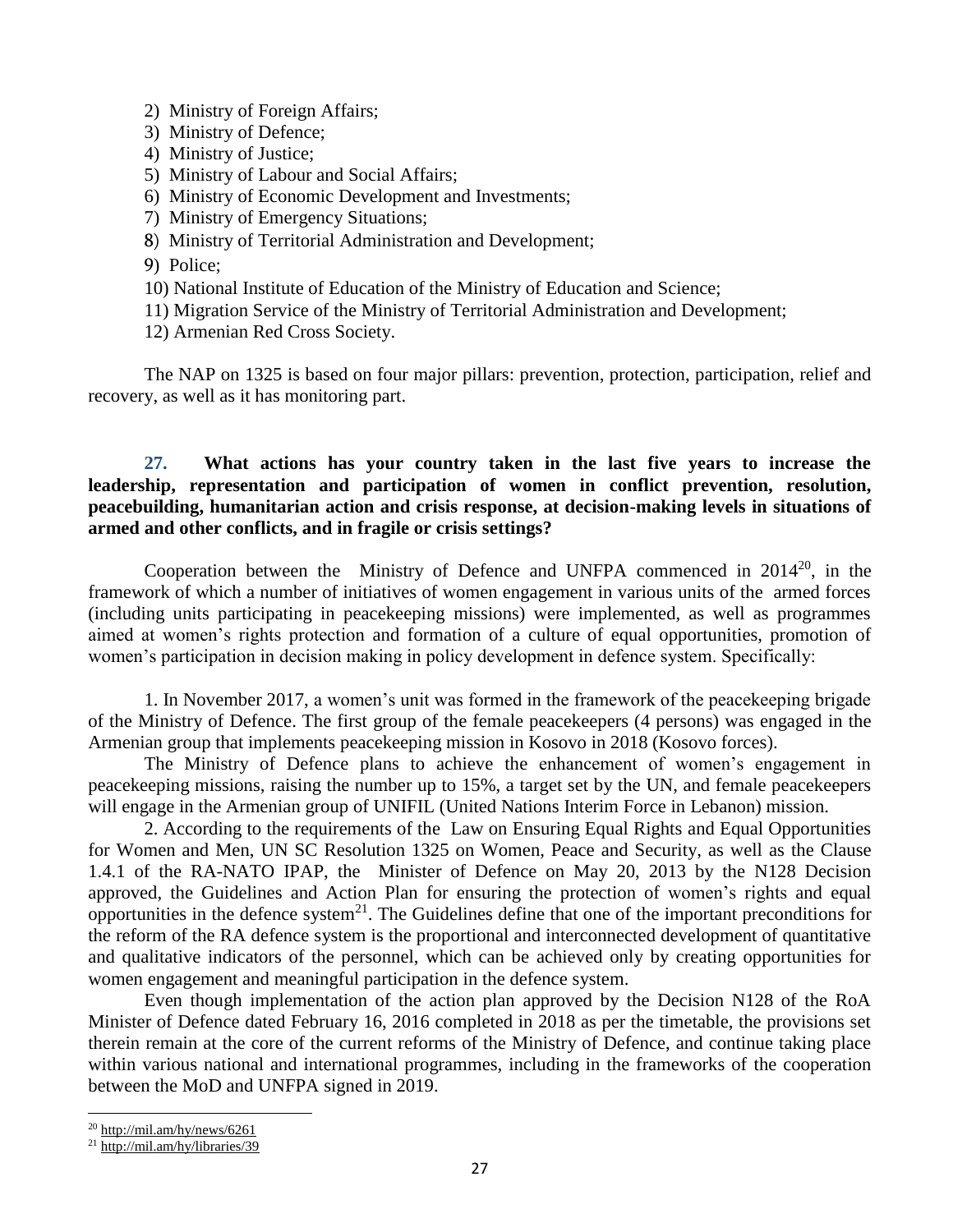3. A series of meetings, discussions and seminars were organized with the participation of various groups of the society, including civil society organizations, the aim of which was to promote women's equal participation in decision making and highlight the important role of female military servants in the defence system.

4. Capacity building on topics related to women's rights, impacts of armed conflicts on women, women's engagement in prevention, regulation of armed conflicts and peacebuilding for the personnel engaged in peacekeeping mission of the RA armed forces was conducted $^{22}$ .

5. Training sessions and discussions on leadership, social and psychological adaptation were conducted with female graduates of military education institutions<sup>23</sup>. During these meetings needs assessment of female military servants, as well as the identification of types of gender-based discrimination was conducted. The cooperation programme of 2019 between the Ministry of Defence and UNFPA envisages a comprehensive needs assessment among female military servants of the RA armed forces.

6. A number of studies on ensuring women's rights protection and equal opportunities in the RA armed forces were carried out, the results of which were assessed and compiled to serve as grounds for further reforms.

### **28. What actions has your country taken in the last five years to enhance judicial and nonjudicial accountability for violations of international humanitarian law and violations of the human rights of women and girls in situations of armed and other conflicts or humanitarian action and crisis response?**

Armenia has drawn attention of various international organizations, including UN High Commissioner for Human Rights and Council of Europe Commissioner for Human Rights, to the periodical shootings at the borderline by Azerbaijan targeting the nearby villages, as well as targeting civilians during the four-day offensive operation in April 2016 and incidents of torture of women and elderly. As a result of the agression over 2000 individuals fled to Armenia from the Nagorno Karabakh villages of Talish, Mardakert, Martuni and Hadrut.

### **29. What actions has your country taken in the last five years to eliminate discrimination against and violations of the rights of the girl child?**

See the responses to the questions N 1, 2, 9, 12-15.

### **Ecology, Protection and Restoration**

# **30. What actions has your country taken in the last five years to integrate gender perspectives and concerns into environmental policies?**

Within the framework of Stockholm Convention on Persistent Organic Pollutants and Minamata Convention on Mercury, regular training sessions and seminars were organized to raise awareness on unfavourable impacts of hazardous chemicals on ecology and human health, including vulnerable groups of the population, such as women and children.

 $22$  <http://mil.am/hy/news/4848>

 $^{23}$  <http://mil.am/hy/news/5440>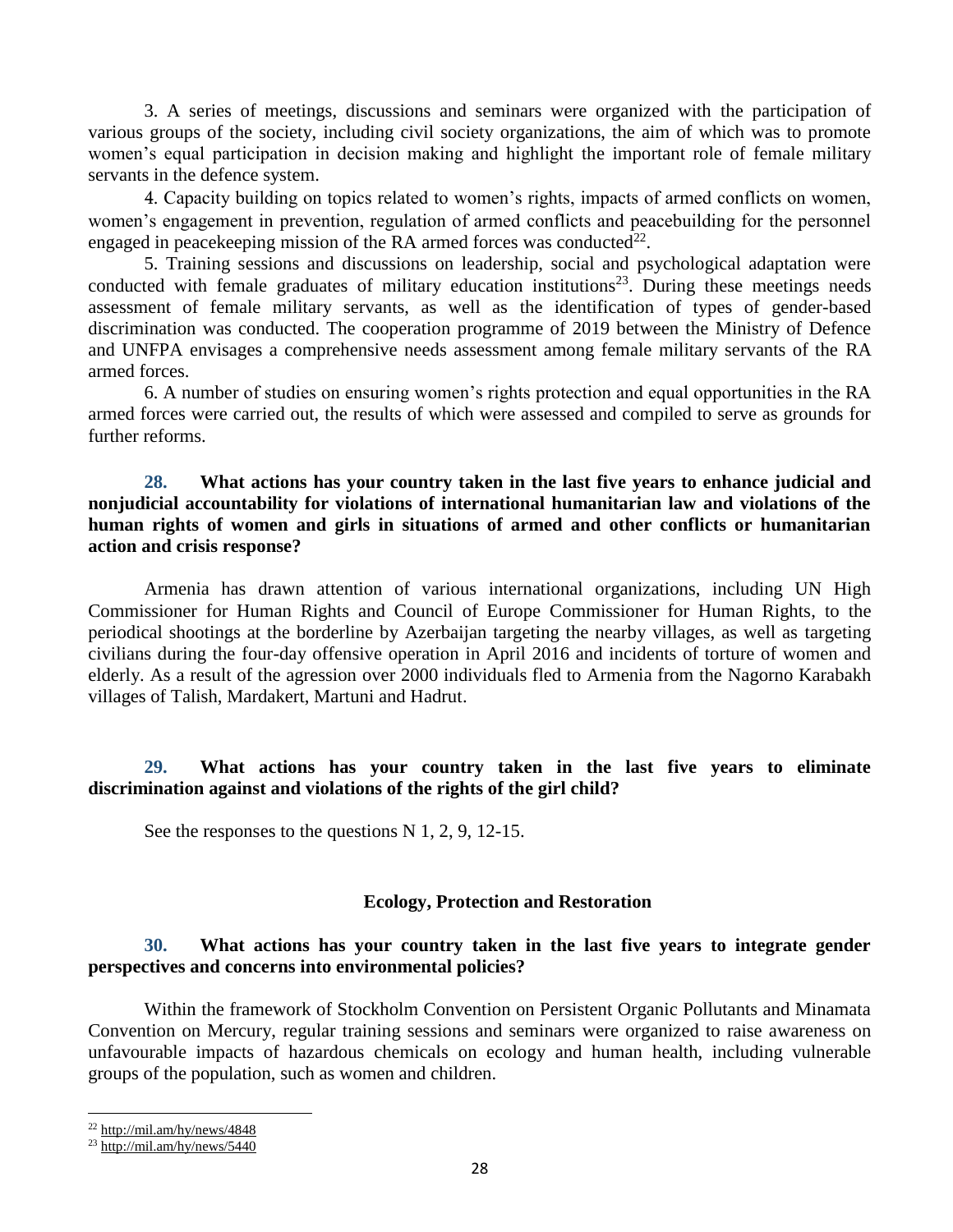Within the framework of the "Climate Box of the Climate Change Education and Awareness-Raising" project implemented by the UNDP in Armenia, working meeting was organized, where many school teachers and methodologists participated.

As a result of the announced competition, 15 initiatives on topics of "Climate Change and Water Resource" and "Reducing the Carbon Trace" were submitted, of which 12 were introduced to the National Commission of the Competition. The winning projects will be presented to the international competition, which will take place on April 24-27 in Almaty City of Kazakhstan.

Leaders of 25 NGOs active in Armenia are women, who actively participate in the organization of Eco education events in various educational institutions, covering themes such as air, water, climate, solid waste management, biodiversity, etc.

They actively engage in public hearings and discussions on various ecological issues, and have a critical role in the formation of civil society.

|                                                                                   | 014 | 018 |
|-----------------------------------------------------------------------------------|-----|-----|
| Total number of personnel of the Ministry of $Ecology24$ , including:             |     |     |
|                                                                                   | 81  | 06  |
| -Female staff                                                                     |     |     |
|                                                                                   | 78  | 25  |
| -Proportion of female staff, %                                                    |     |     |
|                                                                                   |     |     |
| Number of staff of the Ministry of Ecology occupying senior positions, including: |     |     |
|                                                                                   |     |     |
| -Female staff                                                                     |     |     |
|                                                                                   |     |     |
| - Proportion of female staff, %                                                   |     |     |
|                                                                                   |     |     |

### Women's Engagement in Ecological Sector is presented below:

## **31. What actions has your country taken in the last five years to integrate gender perspectives into policies and programmes for disaster risk reduction, climate resilience and mitigation?**

The Ministry of Emergency Situations developed Disaster Risk Reduction and Emergency Response Plan for Educational Institutions, also the Disaster Risk Reduction and Emergency Response Sample Plan for Preschool Educational Institutions as well as the Community Disaster Risk Management Sample Plan and Development Guidelines, which provide information on women, including those suffered from disasters, participating in disaster risks reduction planning, as well as special provisions on women as of a specific vulnerable group.

# **Chapter 3. National Institutions and Processes**

**32. What is your country's current national machinery for gender equality and the empowerment of women? Please name it and describe its location within Government.**

<sup>&</sup>lt;sup>24</sup> Reduction of the staff is conditioned by the fact that the State Inspection of Environmental Issues acting as part of the Ministry of Ecology was terminated as of 09.04.2018 based on Part 3 of the Article 19 of the RA Law on Inspection Bodies.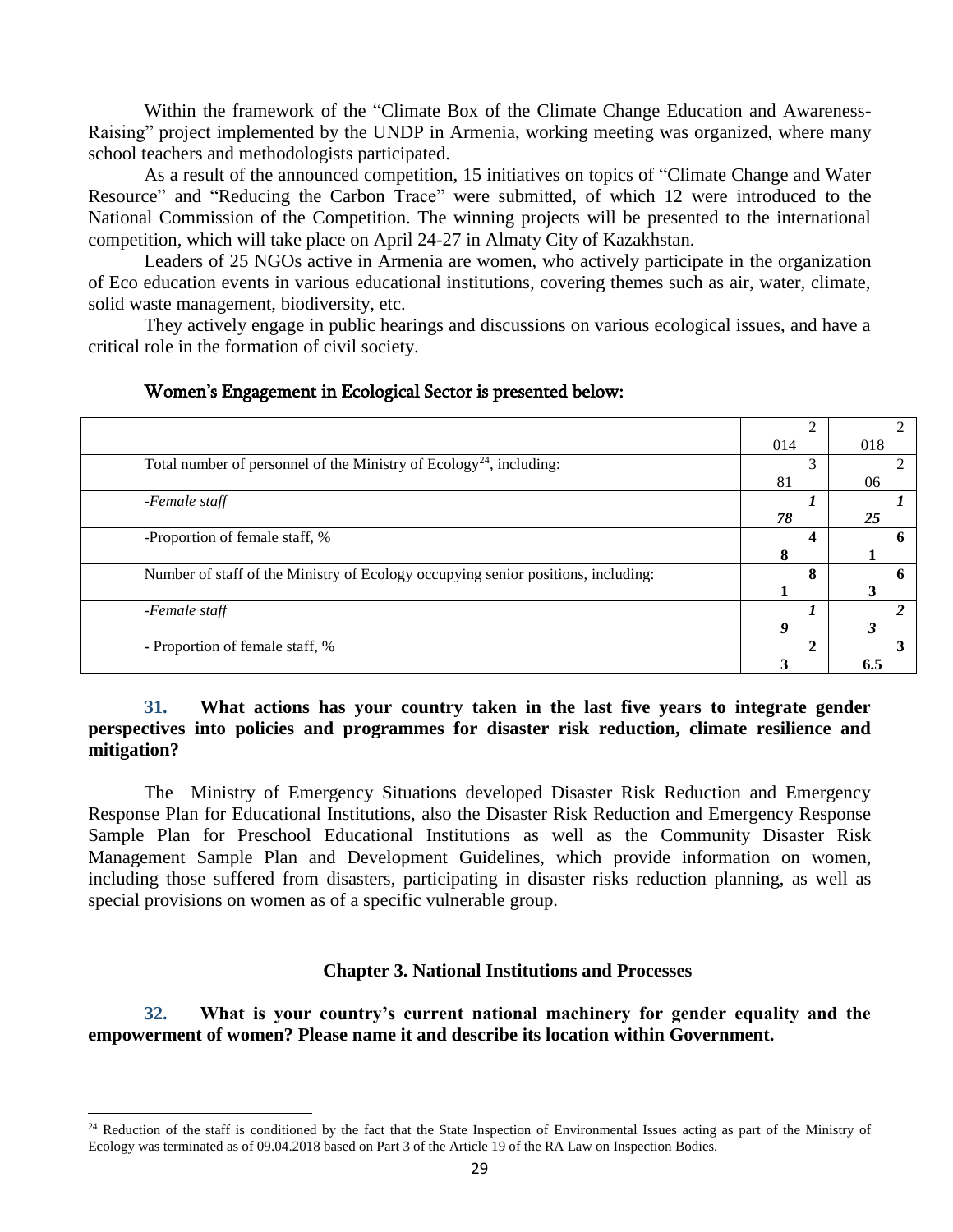By the Decree of the RA Prime Minister dated November 19, 2014 (N1152-A) the Council on Issues of Equality between Women and Men in the Republic of Armenia was reorganized, and the composition of the new Council was approved on March 9, 2015. According to the provision of the UN CEDAW, the above-mentioned Council was established as a national mechanism, which coordinates fulfilment of equal rights and equal opportunities of women and men in all aspects of public life.

In November 2017 by the joint initiative of the Government and the UN, the Armenia National SDG Innovation Lab was established, which is granted a mandate to promote the implementation of Sustainable Development Goals in Armenia. This is the first time when the state jointly with the UN creates an innovation platform aiming at promoting the implementation of the UN Sustainable Development Goals at the national level.

# **33. Is the head of the national machinery a member of the institutional process for SDG implementation (e.g. inter-ministerial coordinating office, commission or committees)?**

No.

#### **34. Are there formal mechanisms in place for different stakeholders to participate in the implementation and monitoring of the Beijing Declaration and Platform for Action and the 2030 Agenda for Sustainable Development?**

Yes.

There are two main institutions/coordination mechanisms in Armenia established for effective coordination and facilitation of SDG related processes: data collection and analysis, stakeholders dialogue, identification and design of possible solutions and reforms, etc.

• National Council on Sustainable Development chaired by the Prime Minister of Armenia and the Inter-Agency Task Force for SDG Nationalization (according to the 167-A Decree of the Prime Minister (March 9, 2015) on "Establishing a National Council of the Republic of Armenia on Sustainable Development, its Composition and Working Order");

National SDG Innovation Lab, which is under reconsideration for the moment due to the recent political transformations and structural changes of the Government of the Republic of Armenia.

# **35. Is gender equality and the empowerment of all women and girls included as a key priority in the national plan/strategy for SDG implementation?**

The Government Programme, which is focused on the enhancement of economic opportunities for women, as well as the creation of conditions favourable for fulfilment of equal rights and equal opportunities for women and men, was approved by the National Assembly on February 14, 2019. Currently, the five-year Action plan on gender equality and the empowerment of all women deriving from the above-mentioned programme is in the process of development.

### **Chapter 4. Statistics and Data**

# **36. What are the top three areas in which your country has made most progress over the past five years when it comes to gender statistics at the national level?**

At the time of submitting this report, statistics have not yet been summarized.